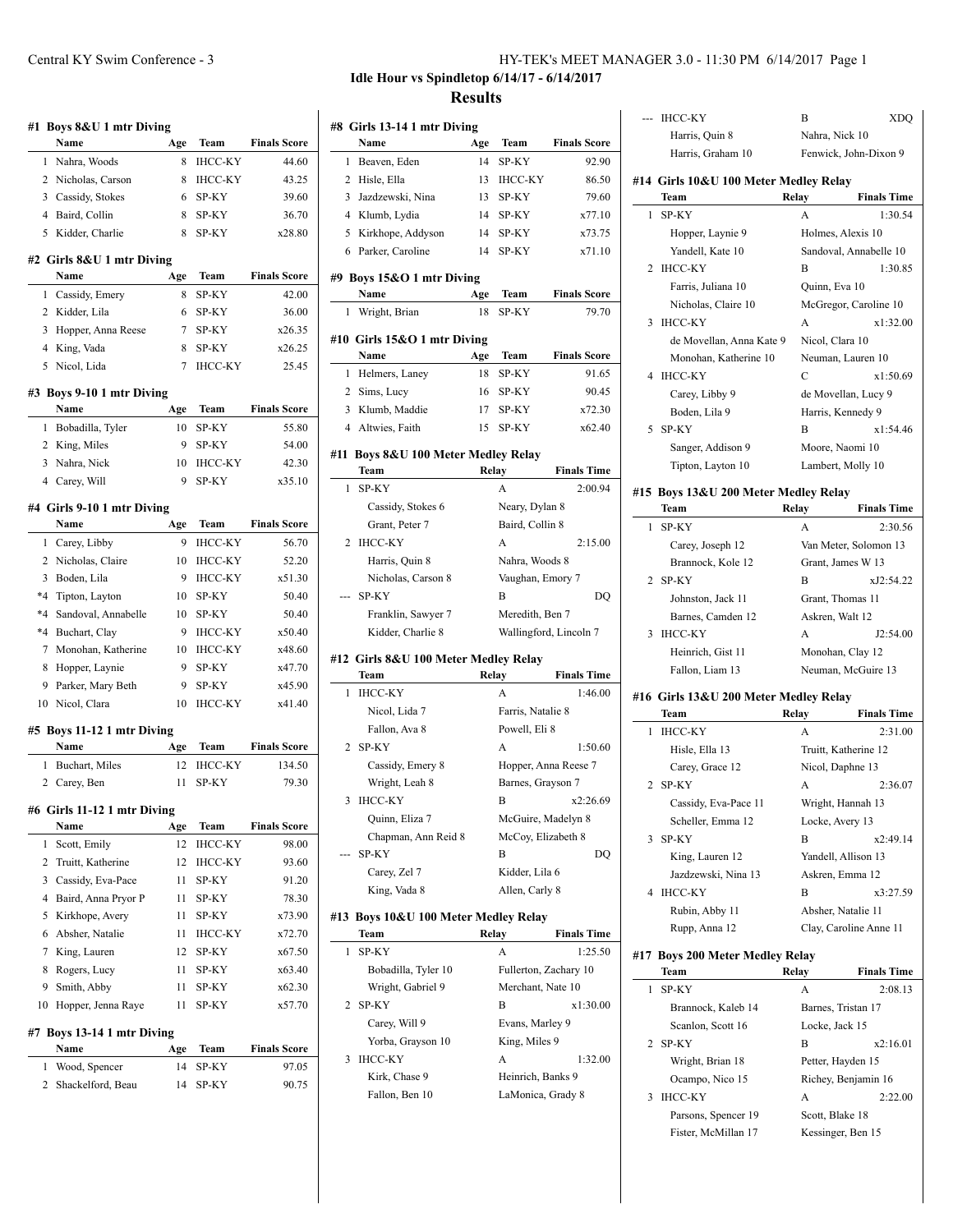|                | #18 Girls 200 Meter Medley Relay<br>Team | Relay          |                        | <b>Finals Time</b>          |
|----------------|------------------------------------------|----------------|------------------------|-----------------------------|
| 1              | SP-KY                                    |                | A                      | 2:23.84                     |
|                | Grunwald, Abby 14                        |                | Helmers, Laney 18      |                             |
|                | Dunn, Lauren 18                          |                | Parker, Caroline 14    |                             |
| 2              | <b>IHCC-KY</b>                           |                | A                      | 2:28.00                     |
|                |                                          |                |                        |                             |
|                | Clifton, Eleanor 18                      |                | Sturgill, Kendall 16   |                             |
|                | McKinley, Van 15                         |                | Milward, Kate 14       | x2:41.46                    |
| 3              | SP-KY                                    |                | B                      |                             |
|                | Altwies, Faith 15                        |                | Jazdzewski, Maya 17    |                             |
|                | Collins, Erin 18                         |                | Prewitt, Abigail 16    |                             |
|                | #19 Boys 6&U 25 Meter Free<br>Name       | Age            | Team                   | <b>Finals Time</b>          |
| 1              | Sawyer, John Cooper                      | 6              | <b>IHCC-KY</b>         | 26.84                       |
| $\overline{2}$ | Cassidy, Stokes                          | 6              | SP-KY                  | 28.16                       |
| 3              | Case, John Wilson                        | 6              | SP-KY                  | 28.59                       |
| 4              | Lawson, Jake                             | 5              | <b>IHCC-KY</b>         | 29.22                       |
| 5              | Tweed, Liam                              | 6              | <b>IHCC-KY</b>         | x38.09                      |
| 6              | Pickett, Owen                            | 6              | SP-KY                  | x40.07                      |
| ---            | Huber, Sloan                             | 5              | <b>IHCC-KY</b>         | X45.62                      |
| ---            | Dalton, Reilly                           | 5              | <b>IHCC-KY</b>         | X48.29                      |
| ---            | Jones, B                                 | 5              | <b>IHCC-KY</b>         | X48.63                      |
|                |                                          | 5              | SP-KY                  |                             |
|                | --- Sara, William                        |                |                        | X57.81                      |
|                | --- Chappell, lee                        | 6              | SP-KY                  | X57.95                      |
| $-$            | Milward, Daniel                          | 5              | <b>IHCC-KY</b>         | X1:06.00                    |
|                | Haydon, Grady                            | 6              | <b>IHCC-KY</b>         | X1:09.19                    |
|                | Boardman, Briggs                         | 4              | <b>IHCC-KY</b>         | X1:48.40                    |
|                |                                          |                |                        |                             |
|                | #20 Girls 6&U 25 Meter Free<br>Name      |                | Team                   | <b>Finals Time</b>          |
| 1              |                                          | Age<br>6       |                        |                             |
|                | Kidder, Lila                             |                | SP-KY                  | 26.10                       |
| 2<br>3         | McGuire, Meredith                        | 6<br>6         | <b>IHCC-KY</b>         | 28.94                       |
| 4              | Moore, Hunter                            |                | <b>IHCC-KY</b>         | 32.16                       |
|                | Lankford, Katie                          | 6              | SP-KY                  | 37.88                       |
| 5              | Bernardi, Claire                         | 6              | SP-KY                  | x41.66                      |
| 6              | Monohan, Caroline                        | 4              | <b>IHCC-KY</b>         | x44.06                      |
| 7              | Brickman, Julia                          | 6              | <b>IHCC-KY</b>         | x47.81                      |
| 8              | Hills, Evelyn                            | 4              | <b>IHCC-KY</b>         | x1:07.00                    |
|                | Broadbent, Caroline                      | 6              | IHCC-KY                | X30.38                      |
|                | Barr, Eleanor                            | 6              | IHCC-KY                | X34.75                      |
| ---            | Bell, Eloise                             | 6              | IHCC-KY                | X36.03                      |
|                | --- Oldham, Asha                         | 6              | SP-KY                  | X37.16                      |
|                | --- Rister, Addie                        | 6              | SP-KY                  | X38.10                      |
|                | --- Arvin, McCutchen                     | 6              | <b>IHCC-KY</b>         | X39.88                      |
|                | --- LaMonica, Clay                       | 5              | IHCC-KY                | X40.50                      |
|                | --- Stephens, Emily                      | 6              | SP-KY                  | X45.88                      |
|                | --- Kessinger, Charlotte A               | 5              | <b>IHCC-KY</b>         | X47.50                      |
|                | --- McDonald, Clark                      | 6              | SP-KY                  | X53.37                      |
|                | --- Klyachkin, Kensie                    | 6              | SP-KY                  | X58.72                      |
|                | --- Morrow, Rielly                       | $\overline{4}$ | <b>IHCC-KY</b>         | X1:00.00                    |
|                | --- Doyle, Harper                        | 5              | IHCC-KY                | X1:00.00                    |
|                | --- Larkin, Emery                        | 5              | SP-KY                  | X1:02.69                    |
|                | #21 Boys 7-8 25 Meter Free               |                |                        |                             |
| 1              | Name<br>LaMonica, Grady                  | Age<br>8       | Team<br><b>IHCC-KY</b> | <b>Finals Time</b><br>21.56 |

# **Idle Hour vs Spindletop 6/14/17 - 6/14/2017 Results**

| 3              | Kidder, Charlie             | 8   | SP-KY          | 25.88              |
|----------------|-----------------------------|-----|----------------|--------------------|
| 4              | Nicholas, Carson            | 8   | ІНСС-КҮ        | 26.62              |
| 5              | Nahra, Woods                | 8   | <b>IHCC-KY</b> | x26.78             |
| 6              | Baird, Collin               | 8   | SP-KY          | x30.34             |
| ---            | Harris, Quin                | 8   | ІНСС-КҮ        | X28.75             |
| ---            | Wallingford, Lincoln        | 7   | SP-KY          | X29.94             |
| ---            | Vaughan, Emory              | 7   | <b>IHCC-KY</b> | X31.47             |
| $\overline{a}$ | Holmes, Aiden               | 7   | SP-KY          | X34.01             |
| ---            | Boardman, Henry             | 7   | <b>IHCC-KY</b> | X34.79             |
| ---            | Meredith, Ben               | 7   | SP-KY          | X35.38             |
| ---            | McLean, Shep                | 7   | <b>IHCC-KY</b> | X38.91             |
| ---            | Graham, Reid                | 7   | <b>IHCC-KY</b> | X38.93             |
|                |                             |     |                |                    |
|                | #22 Girls 7-8 25 Meter Free |     | Team           |                    |
|                | Name                        | Age |                | <b>Finals Time</b> |
| 1              | Powell, Eli                 | 8   | ІНСС-КҮ        | 21.37              |
| 2              | Fallon, Ava                 | 8   | <b>IHCC-KY</b> | 21.97              |
| 3              | Cassidy, Emery              | 8   | SP-KY          | 23.47              |
| 4              | McGuire, Madelyn            | 8   | <b>IHCC-KY</b> | x23.75             |
| 5              | King, Vada                  | 8   | SP-KY          | 28.13              |
| ---            | Wright, Leah                | 8   | SP-KY          | X21.13             |
| $\overline{a}$ | Heinrich, Lucy              | 7   | <b>IHCC-KY</b> | X23.56             |
| ---            | Boardman, Kate              | 8   | IHCC-KY        | X24.09             |
| ---            | Chapman, Ann Reid           | 8   | <b>IHCC-KY</b> | X25.06             |
| ---            | Hopper, Anna Reese          | 7   | SP-KY          | X25.08             |
| ---            | McCoy, Elizabeth            | 8   | <b>IHCC-KY</b> | X25.44             |
|                | --- Carey, Zel              | 7   | SP-KY          | X26.72             |
|                | --- Clay, Eleanor           | 7   | ІНСС-КҮ        | X29.22             |
| ---            | Allen, Carly                | 8   | SP-KY          | X29.37             |
| $-$            | Huber, Gratz                | 7   | <b>IHCC-KY</b> | X30.59             |
|                | Farris, Natalie             | 8   | <b>IHCC-KY</b> | X30.78             |
| ---            | Wright, Kennedy             | 8   | SP-KY          | X35.34             |
| ---            | Quinn, Eliza                | 7   | <b>IHCC-KY</b> | X35.78             |
| ---            | Offutt, Emiline             | 7   | <b>IHCC-KY</b> | X37.12             |
| ---            | Stinson, Riley              | 8   | SP-KY          | X40.09             |
| ---            | Sanger, Ainsley             | 7   | SP-KY          | X41.00             |
| ---            | Donworth, Maggie            | 7   | <b>IHCC-KY</b> | X46.35             |
| ---            | Larkin, Elliette            | 7   | SP-KY          | X50.44             |
|                | #23 Boys 9-10 25 Meter Free |     |                |                    |
|                | Name                        | Age | Team           | <b>Finals Time</b> |
| 1              | Heinrich, Banks             | 9   | <b>IHCC-KY</b> | 18.19              |
| 2              | Fallon, Ben                 | 10  | IHCC-KY        | 18.25              |
| 3              | Yorba, Grayson              | 10  | SP-KY          | 18.44              |
| 4              | Merchant, Nate              | 10  | SP-KY          | 19.78              |
| 5              | Kirk, Chase                 | 9   | <b>IHCC-KY</b> | x19.96             |
| 6              | Fullerton, Zachary          | 10  | SP-KY          | x20.31             |
| 7              | Kirkhope, John Miles        | 9   | SP-KY          | x23.56             |
| ---            | King, Miles                 | 9   | SP-KY          | X18.50             |
| ---            | Bobadilla, Tyler            | 10  | SP-KY          | X18.50             |
|                | --- Wright, Gabriel         | 9   | SP-KY          | X19.44             |
|                | --- Carey, Will             | 9   | SP-KY          | X19.77             |
|                | --- Evans, Marley           | 9   | SP-KY          | X19.97             |
|                |                             |     |                |                    |
|                | --- Nahra, Nick             | 10  | ІНСС-КҮ        | X24.97             |
|                | --- Harris, Graham          | 10  | <b>IHCC-KY</b> | X25.07             |
|                | --- Pickett, Jasper         | 9   | SP-KY          | X25.19             |
| ---            | Winkler, Luke               | 9   | SP-KY          | X25.25             |

| #24 Girls 9-10 25 Meter Free<br>Name<br>Team<br><b>Finals Time</b><br>Age<br>Neuman, Lauren<br>10<br>ІНСС-КҮ<br>17.40<br>1<br>2<br>Monohan, Katherine<br><b>IHCC-KY</b><br>10<br>18.00<br>Sandoval, Annabelle<br>3<br>SP-KY<br>10<br>19.38<br>$\overline{4}$<br>Nicol, Clara<br><b>IHCC-KY</b><br>x20.31<br>10<br>5<br>Hopper, Laynie<br>9<br>SP-KY<br>20.90<br>Yandell, Kate<br>6<br>10<br>SP-KY<br>x22.09<br>Holmes, Alexis<br>10<br>SP-KY<br>X17.64<br>$\overline{a}$<br>Quinn, Eva<br><b>IHCC-KY</b><br>X20.63<br>10<br>$\cdots$<br>McGregor, Caroline<br>10<br>IHCC-KY<br>X20.66<br>---<br>Farris, Juliana<br><b>IHCC-KY</b><br>10<br>X20.72<br>---<br>Buchart, Clay<br>9<br><b>IHCC-KY</b><br>X21.31<br>---<br>Nicholas, Claire<br><b>IHCC-KY</b><br>X22.34<br>10<br>$\overline{a}$<br>de Movellan, Anna Kate<br><b>IHCC-KY</b><br>9<br>X22.53<br>$---$<br>Sanger, Addison<br>9<br>SP-KY<br>X23.34<br>$\cdots$<br>Boden, Lila<br><b>IHCC-KY</b><br>X23.60<br>9<br>$\overline{a}$<br>SP-KY<br>X23.91<br>Tipton, Layton<br>10<br>de Movellan, Lucy<br><b>IHCC-KY</b><br>X24.25<br>9<br>---<br>Hiler, Ellie<br>9<br>SP-KY<br>X24.40<br>$\overline{a}$<br>Lambert, Molly<br>10<br>SP-KY<br>X24.50<br>$\cdots$<br>Harris, Kennedy<br>9<br>X24.60<br><b>IHCC-KY</b><br>---<br>Needham, Bella<br>9<br>SP-KY<br>X25.51<br>---<br>Tabb, Courteny<br>9<br>SP-KY<br>X26.37<br>---<br>Moore, Naomi<br>SP-KY<br>X26.76<br>10<br>---<br>Parker, Mary Beth<br>9<br>SP-KY<br>X26.88<br>---<br>--- Carey, Libby<br>9<br><b>IHCC-KY</b><br>X27.31<br>Sara, Stephanie<br>SP-KY<br>X27.63<br>10<br>---<br>Fortune, Kate<br>X29.88<br>9<br>SP-KY<br>$\overline{a}$<br>9<br>SP-KY<br>X31.38<br>Johnson, Lucy<br>---<br>#25 Boys 11-12 50 Meter Free<br>Name<br>Team<br><b>Finals Time</b><br>Age<br>12<br>32.28<br>1<br>Brannock, Kole<br>SP-KY<br>2<br>Askren, Walt<br>12<br>SP-KY<br>36.84<br>3<br>Nahra, Jake<br>12<br><b>IHCC-KY</b><br>37.68<br>Heinrich, Gist<br><b>IHCC-KY</b><br>4<br>11<br>39.31<br>5<br>Jefferson, Charlie<br><b>IHCC-KY</b><br>12<br>x42.93<br><b>IHCC-KY</b><br>x43.25<br>6 Monohan, Clay<br>12<br>--- Carey, Ben<br>SP-KY<br>X35.00<br>11<br>--- Carey, Joseph<br>X35.38<br>12<br>SP-KY<br>--- Grant, Thomas<br>SP-KY<br>11<br>X35.51<br>--- Bernard, Jack<br>11<br>SP-KY<br>X37.22<br>--- Kiper, ben<br>12<br>SP-KY<br>X37.91<br>--- Eggleston, Blake<br>11<br>SP-KY<br>X38.38<br>--- Yorba, Cian<br>12<br>SP-KY<br>X39.68<br>--- Johnston, Jack<br>11<br>SP-KY<br>X45.40<br>#26 Girls 11-12 50 Meter Free<br>Name<br>Team<br><b>Finals Time</b><br>Age<br>Truitt, Katherine<br>12<br><b>IHCC-KY</b><br>31.47<br>1<br>Scheller, Emma<br>2<br>SP-KY<br>12<br>33.63<br>3<br>Carey, Grace<br>IHCC-KY<br>12<br>34.41<br>King, Lauren<br>4<br>12<br>SP-KY<br>35.59<br>Askren, Emma<br>5<br>12<br>SP-KY<br>x39.33<br>Flynn, Addison<br>x48.85<br>6<br>11<br>SP-KY | Bracken, Liam | 9 | SP-KY | X33.01 |
|---------------------------------------------------------------------------------------------------------------------------------------------------------------------------------------------------------------------------------------------------------------------------------------------------------------------------------------------------------------------------------------------------------------------------------------------------------------------------------------------------------------------------------------------------------------------------------------------------------------------------------------------------------------------------------------------------------------------------------------------------------------------------------------------------------------------------------------------------------------------------------------------------------------------------------------------------------------------------------------------------------------------------------------------------------------------------------------------------------------------------------------------------------------------------------------------------------------------------------------------------------------------------------------------------------------------------------------------------------------------------------------------------------------------------------------------------------------------------------------------------------------------------------------------------------------------------------------------------------------------------------------------------------------------------------------------------------------------------------------------------------------------------------------------------------------------------------------------------------------------------------------------------------------------------------------------------------------------------------------------------------------------------------------------------------------------------------------------------------------------------------------------------------------------------------------------------------------------------------------------------------------------------------------------------------------------------------------------------------------------------------------------------------------------------------------------------------------------------------------------------------------------------------------------------------------------------------------------------------------------------------------------------------------------------------------------------------------------------------------------------------------------------------------------------------------------------------------------------------------------------|---------------|---|-------|--------|
|                                                                                                                                                                                                                                                                                                                                                                                                                                                                                                                                                                                                                                                                                                                                                                                                                                                                                                                                                                                                                                                                                                                                                                                                                                                                                                                                                                                                                                                                                                                                                                                                                                                                                                                                                                                                                                                                                                                                                                                                                                                                                                                                                                                                                                                                                                                                                                                                                                                                                                                                                                                                                                                                                                                                                                                                                                                                           |               |   |       |        |
|                                                                                                                                                                                                                                                                                                                                                                                                                                                                                                                                                                                                                                                                                                                                                                                                                                                                                                                                                                                                                                                                                                                                                                                                                                                                                                                                                                                                                                                                                                                                                                                                                                                                                                                                                                                                                                                                                                                                                                                                                                                                                                                                                                                                                                                                                                                                                                                                                                                                                                                                                                                                                                                                                                                                                                                                                                                                           |               |   |       |        |
|                                                                                                                                                                                                                                                                                                                                                                                                                                                                                                                                                                                                                                                                                                                                                                                                                                                                                                                                                                                                                                                                                                                                                                                                                                                                                                                                                                                                                                                                                                                                                                                                                                                                                                                                                                                                                                                                                                                                                                                                                                                                                                                                                                                                                                                                                                                                                                                                                                                                                                                                                                                                                                                                                                                                                                                                                                                                           |               |   |       |        |
|                                                                                                                                                                                                                                                                                                                                                                                                                                                                                                                                                                                                                                                                                                                                                                                                                                                                                                                                                                                                                                                                                                                                                                                                                                                                                                                                                                                                                                                                                                                                                                                                                                                                                                                                                                                                                                                                                                                                                                                                                                                                                                                                                                                                                                                                                                                                                                                                                                                                                                                                                                                                                                                                                                                                                                                                                                                                           |               |   |       |        |
|                                                                                                                                                                                                                                                                                                                                                                                                                                                                                                                                                                                                                                                                                                                                                                                                                                                                                                                                                                                                                                                                                                                                                                                                                                                                                                                                                                                                                                                                                                                                                                                                                                                                                                                                                                                                                                                                                                                                                                                                                                                                                                                                                                                                                                                                                                                                                                                                                                                                                                                                                                                                                                                                                                                                                                                                                                                                           |               |   |       |        |
|                                                                                                                                                                                                                                                                                                                                                                                                                                                                                                                                                                                                                                                                                                                                                                                                                                                                                                                                                                                                                                                                                                                                                                                                                                                                                                                                                                                                                                                                                                                                                                                                                                                                                                                                                                                                                                                                                                                                                                                                                                                                                                                                                                                                                                                                                                                                                                                                                                                                                                                                                                                                                                                                                                                                                                                                                                                                           |               |   |       |        |
|                                                                                                                                                                                                                                                                                                                                                                                                                                                                                                                                                                                                                                                                                                                                                                                                                                                                                                                                                                                                                                                                                                                                                                                                                                                                                                                                                                                                                                                                                                                                                                                                                                                                                                                                                                                                                                                                                                                                                                                                                                                                                                                                                                                                                                                                                                                                                                                                                                                                                                                                                                                                                                                                                                                                                                                                                                                                           |               |   |       |        |
|                                                                                                                                                                                                                                                                                                                                                                                                                                                                                                                                                                                                                                                                                                                                                                                                                                                                                                                                                                                                                                                                                                                                                                                                                                                                                                                                                                                                                                                                                                                                                                                                                                                                                                                                                                                                                                                                                                                                                                                                                                                                                                                                                                                                                                                                                                                                                                                                                                                                                                                                                                                                                                                                                                                                                                                                                                                                           |               |   |       |        |
|                                                                                                                                                                                                                                                                                                                                                                                                                                                                                                                                                                                                                                                                                                                                                                                                                                                                                                                                                                                                                                                                                                                                                                                                                                                                                                                                                                                                                                                                                                                                                                                                                                                                                                                                                                                                                                                                                                                                                                                                                                                                                                                                                                                                                                                                                                                                                                                                                                                                                                                                                                                                                                                                                                                                                                                                                                                                           |               |   |       |        |
|                                                                                                                                                                                                                                                                                                                                                                                                                                                                                                                                                                                                                                                                                                                                                                                                                                                                                                                                                                                                                                                                                                                                                                                                                                                                                                                                                                                                                                                                                                                                                                                                                                                                                                                                                                                                                                                                                                                                                                                                                                                                                                                                                                                                                                                                                                                                                                                                                                                                                                                                                                                                                                                                                                                                                                                                                                                                           |               |   |       |        |
|                                                                                                                                                                                                                                                                                                                                                                                                                                                                                                                                                                                                                                                                                                                                                                                                                                                                                                                                                                                                                                                                                                                                                                                                                                                                                                                                                                                                                                                                                                                                                                                                                                                                                                                                                                                                                                                                                                                                                                                                                                                                                                                                                                                                                                                                                                                                                                                                                                                                                                                                                                                                                                                                                                                                                                                                                                                                           |               |   |       |        |
|                                                                                                                                                                                                                                                                                                                                                                                                                                                                                                                                                                                                                                                                                                                                                                                                                                                                                                                                                                                                                                                                                                                                                                                                                                                                                                                                                                                                                                                                                                                                                                                                                                                                                                                                                                                                                                                                                                                                                                                                                                                                                                                                                                                                                                                                                                                                                                                                                                                                                                                                                                                                                                                                                                                                                                                                                                                                           |               |   |       |        |
|                                                                                                                                                                                                                                                                                                                                                                                                                                                                                                                                                                                                                                                                                                                                                                                                                                                                                                                                                                                                                                                                                                                                                                                                                                                                                                                                                                                                                                                                                                                                                                                                                                                                                                                                                                                                                                                                                                                                                                                                                                                                                                                                                                                                                                                                                                                                                                                                                                                                                                                                                                                                                                                                                                                                                                                                                                                                           |               |   |       |        |
|                                                                                                                                                                                                                                                                                                                                                                                                                                                                                                                                                                                                                                                                                                                                                                                                                                                                                                                                                                                                                                                                                                                                                                                                                                                                                                                                                                                                                                                                                                                                                                                                                                                                                                                                                                                                                                                                                                                                                                                                                                                                                                                                                                                                                                                                                                                                                                                                                                                                                                                                                                                                                                                                                                                                                                                                                                                                           |               |   |       |        |
|                                                                                                                                                                                                                                                                                                                                                                                                                                                                                                                                                                                                                                                                                                                                                                                                                                                                                                                                                                                                                                                                                                                                                                                                                                                                                                                                                                                                                                                                                                                                                                                                                                                                                                                                                                                                                                                                                                                                                                                                                                                                                                                                                                                                                                                                                                                                                                                                                                                                                                                                                                                                                                                                                                                                                                                                                                                                           |               |   |       |        |
|                                                                                                                                                                                                                                                                                                                                                                                                                                                                                                                                                                                                                                                                                                                                                                                                                                                                                                                                                                                                                                                                                                                                                                                                                                                                                                                                                                                                                                                                                                                                                                                                                                                                                                                                                                                                                                                                                                                                                                                                                                                                                                                                                                                                                                                                                                                                                                                                                                                                                                                                                                                                                                                                                                                                                                                                                                                                           |               |   |       |        |
|                                                                                                                                                                                                                                                                                                                                                                                                                                                                                                                                                                                                                                                                                                                                                                                                                                                                                                                                                                                                                                                                                                                                                                                                                                                                                                                                                                                                                                                                                                                                                                                                                                                                                                                                                                                                                                                                                                                                                                                                                                                                                                                                                                                                                                                                                                                                                                                                                                                                                                                                                                                                                                                                                                                                                                                                                                                                           |               |   |       |        |
|                                                                                                                                                                                                                                                                                                                                                                                                                                                                                                                                                                                                                                                                                                                                                                                                                                                                                                                                                                                                                                                                                                                                                                                                                                                                                                                                                                                                                                                                                                                                                                                                                                                                                                                                                                                                                                                                                                                                                                                                                                                                                                                                                                                                                                                                                                                                                                                                                                                                                                                                                                                                                                                                                                                                                                                                                                                                           |               |   |       |        |
|                                                                                                                                                                                                                                                                                                                                                                                                                                                                                                                                                                                                                                                                                                                                                                                                                                                                                                                                                                                                                                                                                                                                                                                                                                                                                                                                                                                                                                                                                                                                                                                                                                                                                                                                                                                                                                                                                                                                                                                                                                                                                                                                                                                                                                                                                                                                                                                                                                                                                                                                                                                                                                                                                                                                                                                                                                                                           |               |   |       |        |
|                                                                                                                                                                                                                                                                                                                                                                                                                                                                                                                                                                                                                                                                                                                                                                                                                                                                                                                                                                                                                                                                                                                                                                                                                                                                                                                                                                                                                                                                                                                                                                                                                                                                                                                                                                                                                                                                                                                                                                                                                                                                                                                                                                                                                                                                                                                                                                                                                                                                                                                                                                                                                                                                                                                                                                                                                                                                           |               |   |       |        |
|                                                                                                                                                                                                                                                                                                                                                                                                                                                                                                                                                                                                                                                                                                                                                                                                                                                                                                                                                                                                                                                                                                                                                                                                                                                                                                                                                                                                                                                                                                                                                                                                                                                                                                                                                                                                                                                                                                                                                                                                                                                                                                                                                                                                                                                                                                                                                                                                                                                                                                                                                                                                                                                                                                                                                                                                                                                                           |               |   |       |        |
|                                                                                                                                                                                                                                                                                                                                                                                                                                                                                                                                                                                                                                                                                                                                                                                                                                                                                                                                                                                                                                                                                                                                                                                                                                                                                                                                                                                                                                                                                                                                                                                                                                                                                                                                                                                                                                                                                                                                                                                                                                                                                                                                                                                                                                                                                                                                                                                                                                                                                                                                                                                                                                                                                                                                                                                                                                                                           |               |   |       |        |
|                                                                                                                                                                                                                                                                                                                                                                                                                                                                                                                                                                                                                                                                                                                                                                                                                                                                                                                                                                                                                                                                                                                                                                                                                                                                                                                                                                                                                                                                                                                                                                                                                                                                                                                                                                                                                                                                                                                                                                                                                                                                                                                                                                                                                                                                                                                                                                                                                                                                                                                                                                                                                                                                                                                                                                                                                                                                           |               |   |       |        |
|                                                                                                                                                                                                                                                                                                                                                                                                                                                                                                                                                                                                                                                                                                                                                                                                                                                                                                                                                                                                                                                                                                                                                                                                                                                                                                                                                                                                                                                                                                                                                                                                                                                                                                                                                                                                                                                                                                                                                                                                                                                                                                                                                                                                                                                                                                                                                                                                                                                                                                                                                                                                                                                                                                                                                                                                                                                                           |               |   |       |        |
|                                                                                                                                                                                                                                                                                                                                                                                                                                                                                                                                                                                                                                                                                                                                                                                                                                                                                                                                                                                                                                                                                                                                                                                                                                                                                                                                                                                                                                                                                                                                                                                                                                                                                                                                                                                                                                                                                                                                                                                                                                                                                                                                                                                                                                                                                                                                                                                                                                                                                                                                                                                                                                                                                                                                                                                                                                                                           |               |   |       |        |
|                                                                                                                                                                                                                                                                                                                                                                                                                                                                                                                                                                                                                                                                                                                                                                                                                                                                                                                                                                                                                                                                                                                                                                                                                                                                                                                                                                                                                                                                                                                                                                                                                                                                                                                                                                                                                                                                                                                                                                                                                                                                                                                                                                                                                                                                                                                                                                                                                                                                                                                                                                                                                                                                                                                                                                                                                                                                           |               |   |       |        |
|                                                                                                                                                                                                                                                                                                                                                                                                                                                                                                                                                                                                                                                                                                                                                                                                                                                                                                                                                                                                                                                                                                                                                                                                                                                                                                                                                                                                                                                                                                                                                                                                                                                                                                                                                                                                                                                                                                                                                                                                                                                                                                                                                                                                                                                                                                                                                                                                                                                                                                                                                                                                                                                                                                                                                                                                                                                                           |               |   |       |        |
|                                                                                                                                                                                                                                                                                                                                                                                                                                                                                                                                                                                                                                                                                                                                                                                                                                                                                                                                                                                                                                                                                                                                                                                                                                                                                                                                                                                                                                                                                                                                                                                                                                                                                                                                                                                                                                                                                                                                                                                                                                                                                                                                                                                                                                                                                                                                                                                                                                                                                                                                                                                                                                                                                                                                                                                                                                                                           |               |   |       |        |
|                                                                                                                                                                                                                                                                                                                                                                                                                                                                                                                                                                                                                                                                                                                                                                                                                                                                                                                                                                                                                                                                                                                                                                                                                                                                                                                                                                                                                                                                                                                                                                                                                                                                                                                                                                                                                                                                                                                                                                                                                                                                                                                                                                                                                                                                                                                                                                                                                                                                                                                                                                                                                                                                                                                                                                                                                                                                           |               |   |       |        |
|                                                                                                                                                                                                                                                                                                                                                                                                                                                                                                                                                                                                                                                                                                                                                                                                                                                                                                                                                                                                                                                                                                                                                                                                                                                                                                                                                                                                                                                                                                                                                                                                                                                                                                                                                                                                                                                                                                                                                                                                                                                                                                                                                                                                                                                                                                                                                                                                                                                                                                                                                                                                                                                                                                                                                                                                                                                                           |               |   |       |        |
|                                                                                                                                                                                                                                                                                                                                                                                                                                                                                                                                                                                                                                                                                                                                                                                                                                                                                                                                                                                                                                                                                                                                                                                                                                                                                                                                                                                                                                                                                                                                                                                                                                                                                                                                                                                                                                                                                                                                                                                                                                                                                                                                                                                                                                                                                                                                                                                                                                                                                                                                                                                                                                                                                                                                                                                                                                                                           |               |   |       |        |
|                                                                                                                                                                                                                                                                                                                                                                                                                                                                                                                                                                                                                                                                                                                                                                                                                                                                                                                                                                                                                                                                                                                                                                                                                                                                                                                                                                                                                                                                                                                                                                                                                                                                                                                                                                                                                                                                                                                                                                                                                                                                                                                                                                                                                                                                                                                                                                                                                                                                                                                                                                                                                                                                                                                                                                                                                                                                           |               |   |       |        |
|                                                                                                                                                                                                                                                                                                                                                                                                                                                                                                                                                                                                                                                                                                                                                                                                                                                                                                                                                                                                                                                                                                                                                                                                                                                                                                                                                                                                                                                                                                                                                                                                                                                                                                                                                                                                                                                                                                                                                                                                                                                                                                                                                                                                                                                                                                                                                                                                                                                                                                                                                                                                                                                                                                                                                                                                                                                                           |               |   |       |        |
|                                                                                                                                                                                                                                                                                                                                                                                                                                                                                                                                                                                                                                                                                                                                                                                                                                                                                                                                                                                                                                                                                                                                                                                                                                                                                                                                                                                                                                                                                                                                                                                                                                                                                                                                                                                                                                                                                                                                                                                                                                                                                                                                                                                                                                                                                                                                                                                                                                                                                                                                                                                                                                                                                                                                                                                                                                                                           |               |   |       |        |
|                                                                                                                                                                                                                                                                                                                                                                                                                                                                                                                                                                                                                                                                                                                                                                                                                                                                                                                                                                                                                                                                                                                                                                                                                                                                                                                                                                                                                                                                                                                                                                                                                                                                                                                                                                                                                                                                                                                                                                                                                                                                                                                                                                                                                                                                                                                                                                                                                                                                                                                                                                                                                                                                                                                                                                                                                                                                           |               |   |       |        |
|                                                                                                                                                                                                                                                                                                                                                                                                                                                                                                                                                                                                                                                                                                                                                                                                                                                                                                                                                                                                                                                                                                                                                                                                                                                                                                                                                                                                                                                                                                                                                                                                                                                                                                                                                                                                                                                                                                                                                                                                                                                                                                                                                                                                                                                                                                                                                                                                                                                                                                                                                                                                                                                                                                                                                                                                                                                                           |               |   |       |        |
|                                                                                                                                                                                                                                                                                                                                                                                                                                                                                                                                                                                                                                                                                                                                                                                                                                                                                                                                                                                                                                                                                                                                                                                                                                                                                                                                                                                                                                                                                                                                                                                                                                                                                                                                                                                                                                                                                                                                                                                                                                                                                                                                                                                                                                                                                                                                                                                                                                                                                                                                                                                                                                                                                                                                                                                                                                                                           |               |   |       |        |
|                                                                                                                                                                                                                                                                                                                                                                                                                                                                                                                                                                                                                                                                                                                                                                                                                                                                                                                                                                                                                                                                                                                                                                                                                                                                                                                                                                                                                                                                                                                                                                                                                                                                                                                                                                                                                                                                                                                                                                                                                                                                                                                                                                                                                                                                                                                                                                                                                                                                                                                                                                                                                                                                                                                                                                                                                                                                           |               |   |       |        |
|                                                                                                                                                                                                                                                                                                                                                                                                                                                                                                                                                                                                                                                                                                                                                                                                                                                                                                                                                                                                                                                                                                                                                                                                                                                                                                                                                                                                                                                                                                                                                                                                                                                                                                                                                                                                                                                                                                                                                                                                                                                                                                                                                                                                                                                                                                                                                                                                                                                                                                                                                                                                                                                                                                                                                                                                                                                                           |               |   |       |        |
|                                                                                                                                                                                                                                                                                                                                                                                                                                                                                                                                                                                                                                                                                                                                                                                                                                                                                                                                                                                                                                                                                                                                                                                                                                                                                                                                                                                                                                                                                                                                                                                                                                                                                                                                                                                                                                                                                                                                                                                                                                                                                                                                                                                                                                                                                                                                                                                                                                                                                                                                                                                                                                                                                                                                                                                                                                                                           |               |   |       |        |
|                                                                                                                                                                                                                                                                                                                                                                                                                                                                                                                                                                                                                                                                                                                                                                                                                                                                                                                                                                                                                                                                                                                                                                                                                                                                                                                                                                                                                                                                                                                                                                                                                                                                                                                                                                                                                                                                                                                                                                                                                                                                                                                                                                                                                                                                                                                                                                                                                                                                                                                                                                                                                                                                                                                                                                                                                                                                           |               |   |       |        |
|                                                                                                                                                                                                                                                                                                                                                                                                                                                                                                                                                                                                                                                                                                                                                                                                                                                                                                                                                                                                                                                                                                                                                                                                                                                                                                                                                                                                                                                                                                                                                                                                                                                                                                                                                                                                                                                                                                                                                                                                                                                                                                                                                                                                                                                                                                                                                                                                                                                                                                                                                                                                                                                                                                                                                                                                                                                                           |               |   |       |        |
|                                                                                                                                                                                                                                                                                                                                                                                                                                                                                                                                                                                                                                                                                                                                                                                                                                                                                                                                                                                                                                                                                                                                                                                                                                                                                                                                                                                                                                                                                                                                                                                                                                                                                                                                                                                                                                                                                                                                                                                                                                                                                                                                                                                                                                                                                                                                                                                                                                                                                                                                                                                                                                                                                                                                                                                                                                                                           |               |   |       |        |
|                                                                                                                                                                                                                                                                                                                                                                                                                                                                                                                                                                                                                                                                                                                                                                                                                                                                                                                                                                                                                                                                                                                                                                                                                                                                                                                                                                                                                                                                                                                                                                                                                                                                                                                                                                                                                                                                                                                                                                                                                                                                                                                                                                                                                                                                                                                                                                                                                                                                                                                                                                                                                                                                                                                                                                                                                                                                           |               |   |       |        |
|                                                                                                                                                                                                                                                                                                                                                                                                                                                                                                                                                                                                                                                                                                                                                                                                                                                                                                                                                                                                                                                                                                                                                                                                                                                                                                                                                                                                                                                                                                                                                                                                                                                                                                                                                                                                                                                                                                                                                                                                                                                                                                                                                                                                                                                                                                                                                                                                                                                                                                                                                                                                                                                                                                                                                                                                                                                                           |               |   |       |        |
|                                                                                                                                                                                                                                                                                                                                                                                                                                                                                                                                                                                                                                                                                                                                                                                                                                                                                                                                                                                                                                                                                                                                                                                                                                                                                                                                                                                                                                                                                                                                                                                                                                                                                                                                                                                                                                                                                                                                                                                                                                                                                                                                                                                                                                                                                                                                                                                                                                                                                                                                                                                                                                                                                                                                                                                                                                                                           |               |   |       |        |
|                                                                                                                                                                                                                                                                                                                                                                                                                                                                                                                                                                                                                                                                                                                                                                                                                                                                                                                                                                                                                                                                                                                                                                                                                                                                                                                                                                                                                                                                                                                                                                                                                                                                                                                                                                                                                                                                                                                                                                                                                                                                                                                                                                                                                                                                                                                                                                                                                                                                                                                                                                                                                                                                                                                                                                                                                                                                           |               |   |       |        |
|                                                                                                                                                                                                                                                                                                                                                                                                                                                                                                                                                                                                                                                                                                                                                                                                                                                                                                                                                                                                                                                                                                                                                                                                                                                                                                                                                                                                                                                                                                                                                                                                                                                                                                                                                                                                                                                                                                                                                                                                                                                                                                                                                                                                                                                                                                                                                                                                                                                                                                                                                                                                                                                                                                                                                                                                                                                                           |               |   |       |        |
|                                                                                                                                                                                                                                                                                                                                                                                                                                                                                                                                                                                                                                                                                                                                                                                                                                                                                                                                                                                                                                                                                                                                                                                                                                                                                                                                                                                                                                                                                                                                                                                                                                                                                                                                                                                                                                                                                                                                                                                                                                                                                                                                                                                                                                                                                                                                                                                                                                                                                                                                                                                                                                                                                                                                                                                                                                                                           |               |   |       |        |
|                                                                                                                                                                                                                                                                                                                                                                                                                                                                                                                                                                                                                                                                                                                                                                                                                                                                                                                                                                                                                                                                                                                                                                                                                                                                                                                                                                                                                                                                                                                                                                                                                                                                                                                                                                                                                                                                                                                                                                                                                                                                                                                                                                                                                                                                                                                                                                                                                                                                                                                                                                                                                                                                                                                                                                                                                                                                           |               |   |       |        |
|                                                                                                                                                                                                                                                                                                                                                                                                                                                                                                                                                                                                                                                                                                                                                                                                                                                                                                                                                                                                                                                                                                                                                                                                                                                                                                                                                                                                                                                                                                                                                                                                                                                                                                                                                                                                                                                                                                                                                                                                                                                                                                                                                                                                                                                                                                                                                                                                                                                                                                                                                                                                                                                                                                                                                                                                                                                                           |               |   |       |        |
|                                                                                                                                                                                                                                                                                                                                                                                                                                                                                                                                                                                                                                                                                                                                                                                                                                                                                                                                                                                                                                                                                                                                                                                                                                                                                                                                                                                                                                                                                                                                                                                                                                                                                                                                                                                                                                                                                                                                                                                                                                                                                                                                                                                                                                                                                                                                                                                                                                                                                                                                                                                                                                                                                                                                                                                                                                                                           |               |   |       |        |
|                                                                                                                                                                                                                                                                                                                                                                                                                                                                                                                                                                                                                                                                                                                                                                                                                                                                                                                                                                                                                                                                                                                                                                                                                                                                                                                                                                                                                                                                                                                                                                                                                                                                                                                                                                                                                                                                                                                                                                                                                                                                                                                                                                                                                                                                                                                                                                                                                                                                                                                                                                                                                                                                                                                                                                                                                                                                           |               |   |       |        |
|                                                                                                                                                                                                                                                                                                                                                                                                                                                                                                                                                                                                                                                                                                                                                                                                                                                                                                                                                                                                                                                                                                                                                                                                                                                                                                                                                                                                                                                                                                                                                                                                                                                                                                                                                                                                                                                                                                                                                                                                                                                                                                                                                                                                                                                                                                                                                                                                                                                                                                                                                                                                                                                                                                                                                                                                                                                                           |               |   |       |        |
|                                                                                                                                                                                                                                                                                                                                                                                                                                                                                                                                                                                                                                                                                                                                                                                                                                                                                                                                                                                                                                                                                                                                                                                                                                                                                                                                                                                                                                                                                                                                                                                                                                                                                                                                                                                                                                                                                                                                                                                                                                                                                                                                                                                                                                                                                                                                                                                                                                                                                                                                                                                                                                                                                                                                                                                                                                                                           |               |   |       |        |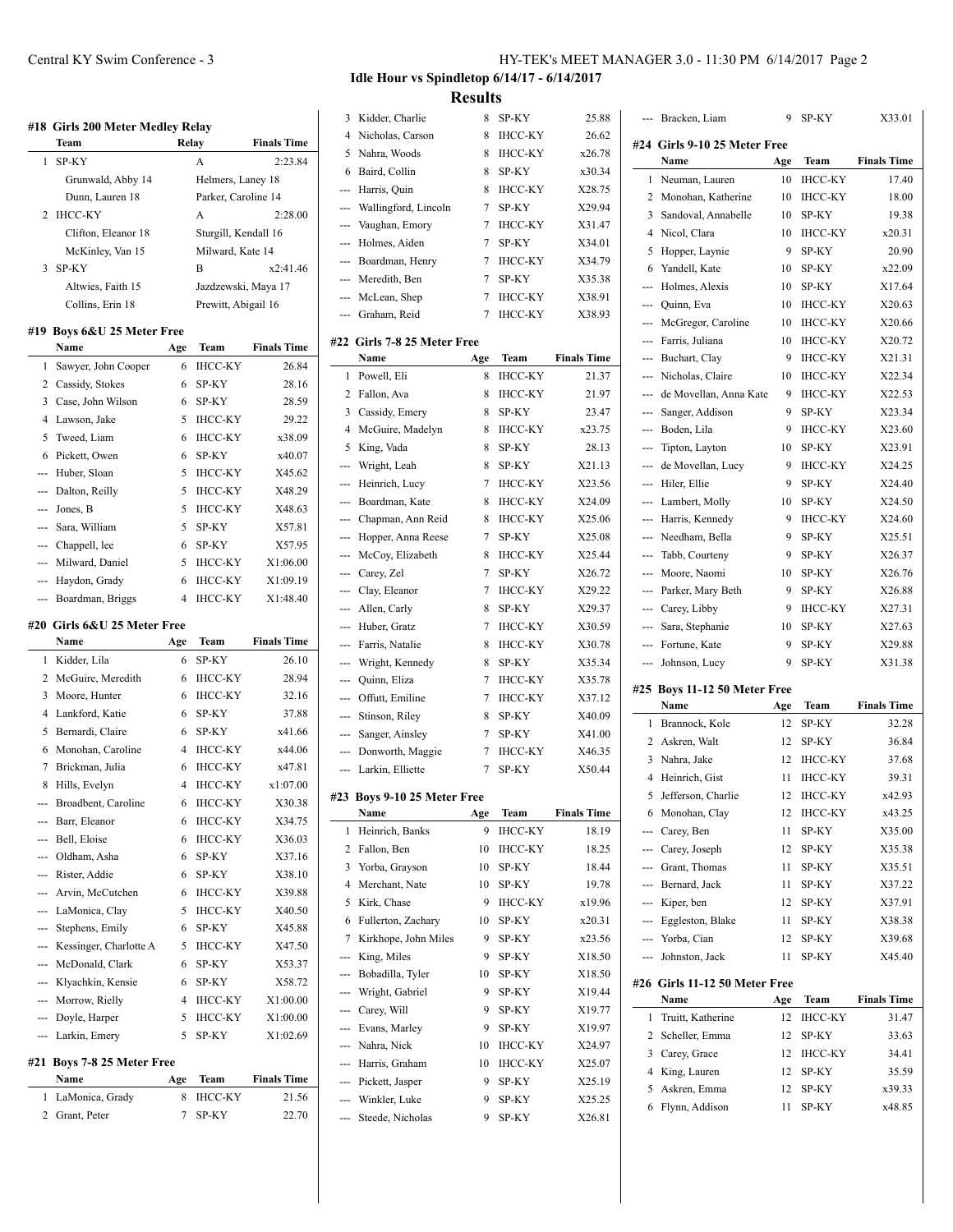|     | (#26 Girls 11-12 50 Meter Free)   |     |                |                    |
|-----|-----------------------------------|-----|----------------|--------------------|
| --- | Rogers, Lucy                      | 11  | SP-KY          | X37.47             |
|     |                                   | 11  |                |                    |
| --- | Baird, Anna Pryor P               |     | SP-KY          | X39.59             |
|     | --- Kirkhope, Avery               | 11  | SP-KY          | X42.29             |
|     | --- Garcia, Cailes                | 12  | SP-KY          | X42.94             |
|     | --- Cassidy, Eva-Pace             | 11  | SP-KY          | X46.53             |
| --- | Hopper, Jenna Raye                | 11  | SP-KY          | X46.59             |
| --- | Smith, Abby                       | 11  | SP-KY          | X47.71             |
| --- | Absher, Natalie                   | 11  | <b>IHCC-KY</b> | X48.37             |
| --- | Rubin, Abby                       | 11  | <b>IHCC-KY</b> | X48.72             |
| --- | Clay, Caroline Anne               | 11  | <b>IHCC-KY</b> | X51.53             |
| --- | Allen, Kendall                    | 11  | SP-KY          | X55.75             |
|     | --- Gaines, Olivia                | 11  | <b>IHCC-KY</b> | X56.50             |
|     | --- Schnelle, Samantha            | 11  | SP-KY          | X57.88             |
| --- | Rogers, Abby                      | 11  | SP-KY          | X1:01.94           |
| #27 | Boys 13-14 50 Meter Free          |     |                |                    |
|     | Name                              | Age | Team           | <b>Finals Time</b> |
| 1   | Brannock, Kaleb                   | 14  | SP-KY          | 28.82              |
| 2   | Harris, Chase                     | 14  | <b>IHCC-KY</b> | 32.47              |
| 3   | Neuman, McGuire                   | 13  | <b>IHCC-KY</b> | 33.68              |
| 4   | Fallon, Liam                      | 13  | <b>IHCC-KY</b> | x36.19             |
| 5   | Grant, James W                    | 13  | SP-KY          | 36.63              |
| --- | Gray, Cooper B                    | 14  | SP-KY          | X30.01             |
| --- | Freeman, Woods                    | 14  | <b>IHCC-KY</b> | X35.10             |
|     | --- Slabaugh, Sammy               | 13  | <b>IHCC-KY</b> | X36.13             |
|     | --- Schnelle, Cameron             | 14  | SP-KY          | X37.08             |
| --- | Van Meter, Solomon                | 13  | SP-KY          | X39.68             |
|     | #28 Girls 13-14 50 Meter Free     |     |                |                    |
|     | Name                              | Age | Team           | <b>Finals Time</b> |
| 1   | Grunwald, Abby                    | 14  | SP-KY          | 31.37              |
| 2   | Nicol, Daphne                     | 13  | <b>IHCC-KY</b> | 32.75              |
| 3   | Kindy, Lauren                     | 14  | SP-KY          | 33.19              |
| 4   | Parker, Caroline                  | 14  | SP-KY          | x34.15             |
| 5   | Hisle, Ella                       | 13  | <b>IHCC-KY</b> | 36.75              |
| 6   | Jazdzewski, Nina                  | 13  | SP-KY          | x36.94             |
|     | --- Cole, Lainey                  | 13  | SP-KY          | X32.34             |
|     | --- Locke, Avery                  | 13  | SP-KY          | X35.21             |
|     | Wright, Hannah                    | 13  | SP-KY          | X35.89             |
|     | --- Scanlon, Emily                | 13  | SP-KY          | X36.28             |
|     | -- Garcia, Chambers               | 14  | SP-KY          | X36.50             |
|     | --- Beaven, Eden                  | 14  | SP-KY          | X37.35             |
|     | --- Woodward, Ellen               | 14  | SP-KY          | X38.03             |
|     | --- Kirkhope, Addyson             | 14  | SP-KY          | X39.41             |
|     | --- Wright, Amy                   | 13  | SP-KY          | X40.62             |
|     | --- Yandell, Allison              | 13  | SP-KY          | X42.07             |
|     |                                   |     |                |                    |
| #29 | <b>Boys 50 Meter Free</b><br>Name |     |                |                    |
|     |                                   | Age | Team           | <b>Finals Time</b> |
| 1   | Barnes, Tristan                   | 17  | SP-KY          | 27.25              |

| <b>Name</b>          | Age | Team     | <b>Finals Time</b> |
|----------------------|-----|----------|--------------------|
| 1 Barnes, Tristan    |     | SP-KY    | 27.25              |
| 2 Locke, Jack        |     | 15 SP-KY | 29.00              |
| 3 Petter, Hayden     |     | 15 SP-KY | x29.14             |
| --- Scanlon, Scott   |     | 16 SP-KY | X25.69             |
| --- Ocampo, Nico     |     | 15 SP-KY | X29.13             |
| --- Richey, Benjamin |     | 16 SP-KY | X31.71             |
| --- Helmers, Lee     | 15. | SP-KY    | X32.27             |

**Idle Hour vs Spindletop 6/14/17 - 6/14/2017**

**Results**

|                |                             | zsults |                |                    |
|----------------|-----------------------------|--------|----------------|--------------------|
|                | Thomason, Connor            | 17     | SP-KY          | X34.72             |
|                | Owens, Walker               | 16     | IHCC-KY        | X34.75             |
| $\overline{a}$ | Parsons, Spencer            | 19     | <b>IHCC-KY</b> | DQ                 |
|                | #30 Girls 50 Meter Free     |        |                |                    |
|                | Name                        | Age    | Team           | <b>Finals Time</b> |
| 1              | McKinley, Van               | 15     | <b>IHCC-KY</b> | 30.75              |
| 2              | Prewitt, Abigail            | 16     | SP-KY          | 32.13              |
| 3              | Clifton, Eleanor            | 18     | <b>IHCC-KY</b> | 32.16              |
| 4              | Collins, Erin               | 18     | SP-KY          | 36.15              |
| 5              | Sturgill, Kendall           | 16     | <b>IHCC-KY</b> | x40.18             |
| ---            | Dunn, Lauren                | 18     | SP-KY          | X30.50             |
|                | Helmers, Laney              | 18     | SP-KY          | X35.58             |
|                | Wilson, Samantha            | 18     | SP-KY          | X37.35             |
| <u>.</u>       | Altwies, Faith              | 15     | SP-KY          | X38.16             |
| ---            | Chambers, Grae              | 18     | ІНСС-КҮ        | X39.34             |
| ---            | Sims, Lucy                  | 16     | SP-KY          | X39.75             |
| ---            | Chambers, Anne Douglas      | 16     | ІНСС-КҮ        | X44.04             |
|                |                             |        |                |                    |
| #31            | Boys 6&U 25 Meter Back      |        |                |                    |
|                | Name                        | Age    | Team           | <b>Finals Time</b> |
| 1              | Cassidy, Stokes             | 6      | SP-KY          | 30.00              |
| 2              | Case, John Wilson           | 6      | SP-KY          | 36.51              |
| 3              | Sawyer, John Cooper         | 6      | IHCC-KY        | 36.85              |
| $\overline{4}$ | Lawson, Jake                | 5      | <b>IHCC-KY</b> | 40.82              |
| 5              | Pickett, Owen               | 6      | SP-KY          | x43.37             |
| 6              | Tweed, Liam                 | 6      | <b>IHCC-KY</b> | x59.69             |
| ---            | Huber, Sloan                | 5      | <b>IHCC-KY</b> | X47.16             |
| ---            | Jones, B                    | 5      | <b>IHCC-KY</b> | X55.07             |
|                |                             |        |                |                    |
| ---            | Chappell, lee               | 6      | SP-KY          | X56.00             |
| ---            | Milward, Daniel             | 5      | <b>IHCC-KY</b> | X56.06             |
| ---            | Sara, William               | 5      | SP-KY          | X1:11.96           |
|                | #32 Girls 6&U 25 Meter Back |        |                |                    |
|                | Name                        | Age    | Team           | <b>Finals Time</b> |
| 1              | Kidder, Lila                | 6      | SP-KY          | 31.94              |
| 2              | Moore, Hunter               | 6      | <b>IHCC-KY</b> | 33.34              |
| 3              | McGuire, Meredith           | 6      | IHCC-KY        | 35.22              |
| 4              | Brickman, Julia             | 6      | <b>IHCC-KY</b> | x52.43             |
| 5              | Meredith, Emma              | 4      | SP-KY          | 1:07.82            |
| 6              | Bernardi, Claire            | 6      | SP-KY          | x1:13.64           |
| 7              | Larkin, Emery               | 5      | SP-KY          | x1:18.50           |
| ---            | Lankford, Katie             | 6      | SP-KY          | X35.07             |
|                | --- Chapman, Shelby         | 6      | <b>IHCC-KY</b> | X38.94             |
| ---            | McDonald, Clark             | 6      | SP-KY          | X43.57             |
| $---$          | Kessinger, Charlotte A      | 5      | <b>IHCC-KY</b> | X45.50             |
| ---            | Bell, Eloise                | 6      | <b>IHCC-KY</b> | X47.35             |
| ---            | LaMonica, Clay              | 5      | <b>IHCC-KY</b> | X50.44             |
| ---            | Oldham, Asha                | 6      | SP-KY          | X51.78             |
| ---            | Kessinger, Catherine        | 5      | ІНСС-КҮ        | X56.00             |
| $---$          | Arvin, McCutchen            | 6      | <b>IHCC-KY</b> | X57.16             |
| ---            | Stephens, Emily             | 6      | SP-KY          | X1:03.14           |
| ---            | Morrow, Rielly              | 4      | ІНСС-КҮ        | X1:06.25           |
|                | --- Rister, Addie           | 6      | SP-KY          | X1:08.78           |
|                | --- Monohan, Caroline       | 4      | <b>IHCC-KY</b> | X1:14.03           |
|                | --- Broadbent, Caroline     | 6      | <b>IHCC-KY</b> | DQ                 |

| #33                                                                                                                                                                                                                                                                                                                                                                                                                                                                        | Boys 7-8 25 Meter Back      |     |                |                    |
|----------------------------------------------------------------------------------------------------------------------------------------------------------------------------------------------------------------------------------------------------------------------------------------------------------------------------------------------------------------------------------------------------------------------------------------------------------------------------|-----------------------------|-----|----------------|--------------------|
|                                                                                                                                                                                                                                                                                                                                                                                                                                                                            | Name                        | Age | Team           | <b>Finals Time</b> |
| 1                                                                                                                                                                                                                                                                                                                                                                                                                                                                          | Grant, Peter                | 7   | SP-KY          | 25.39              |
| 2                                                                                                                                                                                                                                                                                                                                                                                                                                                                          | Franklin, Sawyer            | 7   | SP-KY          | 30.56              |
| 3                                                                                                                                                                                                                                                                                                                                                                                                                                                                          | Harris, Quin                | 8   | <b>IHCC-KY</b> | 32.71              |
| 4                                                                                                                                                                                                                                                                                                                                                                                                                                                                          | Kidder, Charlie             | 8   | SP-KY          | x33.13             |
| 5                                                                                                                                                                                                                                                                                                                                                                                                                                                                          | Nahra, Woods                | 8   | <b>IHCC-KY</b> | 39.50              |
| ---                                                                                                                                                                                                                                                                                                                                                                                                                                                                        | Baird, Collin               | 8   | SP-KY          | X34.16             |
| ---                                                                                                                                                                                                                                                                                                                                                                                                                                                                        | Kiper, luc                  | 8   | SP-KY          | X35.68             |
| $---$                                                                                                                                                                                                                                                                                                                                                                                                                                                                      | Graham, Reid                | 7   | <b>IHCC-KY</b> | X38.81             |
| $\frac{1}{2} \left( \frac{1}{2} \right) \left( \frac{1}{2} \right) \left( \frac{1}{2} \right) \left( \frac{1}{2} \right) \left( \frac{1}{2} \right) \left( \frac{1}{2} \right) \left( \frac{1}{2} \right) \left( \frac{1}{2} \right) \left( \frac{1}{2} \right) \left( \frac{1}{2} \right) \left( \frac{1}{2} \right) \left( \frac{1}{2} \right) \left( \frac{1}{2} \right) \left( \frac{1}{2} \right) \left( \frac{1}{2} \right) \left( \frac{1}{2} \right) \left( \frac$ | Boardman, Henry             | 7   | <b>IHCC-KY</b> | X39.37             |
| $\overline{a}$                                                                                                                                                                                                                                                                                                                                                                                                                                                             | Meredith, Ben               | 7   | SP-KY          | X44.89             |
| ---                                                                                                                                                                                                                                                                                                                                                                                                                                                                        | Wallingford, Lincoln        | 7   | SP-KY          | X46.04             |
| ---                                                                                                                                                                                                                                                                                                                                                                                                                                                                        | Holmes, Aiden               | 7   | SP-KY          | X47.35             |
| $\overline{a}$                                                                                                                                                                                                                                                                                                                                                                                                                                                             | Vaughan, Emory              | 7   | <b>IHCC-KY</b> | X48.93             |
| $\overline{a}$                                                                                                                                                                                                                                                                                                                                                                                                                                                             | McLean, Shep                | 7   | <b>IHCC-KY</b> | X1:04.62           |
| ---                                                                                                                                                                                                                                                                                                                                                                                                                                                                        | Clay, John Camden           | 7   | <b>IHCC-KY</b> | X1:08.03           |
|                                                                                                                                                                                                                                                                                                                                                                                                                                                                            | #34 Girls 7-8 25 Meter Back |     |                |                    |
|                                                                                                                                                                                                                                                                                                                                                                                                                                                                            | Name                        | Age | Team           | <b>Finals Time</b> |
| 1                                                                                                                                                                                                                                                                                                                                                                                                                                                                          | Powell, Eli                 | 8   | <b>IHCC-KY</b> | 25.25              |
| 2                                                                                                                                                                                                                                                                                                                                                                                                                                                                          | Barnes, Grayson             | 7   | SP-KY          | 26.47              |
| 3                                                                                                                                                                                                                                                                                                                                                                                                                                                                          | Cassidy, Emery              | 8   | SP-KY          | 28.40              |
| 4                                                                                                                                                                                                                                                                                                                                                                                                                                                                          | Fallon, Ava                 | 8   | <b>IHCC-KY</b> | 28.71              |
| 5                                                                                                                                                                                                                                                                                                                                                                                                                                                                          | Carey, Zel                  | 7   | SP-KY          | x29.16             |
| 6                                                                                                                                                                                                                                                                                                                                                                                                                                                                          | Nicol, Lida                 | 7   | <b>IHCC-KY</b> | x32.65             |
| ---                                                                                                                                                                                                                                                                                                                                                                                                                                                                        | Huber, Gratz                | 7   | <b>IHCC-KY</b> | X29.09             |
| $\overline{a}$                                                                                                                                                                                                                                                                                                                                                                                                                                                             | Boardman, Kate              | 8   | <b>IHCC-KY</b> | X30.06             |
| $---$                                                                                                                                                                                                                                                                                                                                                                                                                                                                      | Farris, Natalie             | 8   | <b>IHCC-KY</b> | X30.40             |
|                                                                                                                                                                                                                                                                                                                                                                                                                                                                            | Hopper, Anna Reese          | 7   | SP-KY          | X30.44             |
|                                                                                                                                                                                                                                                                                                                                                                                                                                                                            | Chapman, Ann Reid           | 8   | <b>IHCC-KY</b> | X32.75             |
| $---$                                                                                                                                                                                                                                                                                                                                                                                                                                                                      | Clay, Eleanor               | 7   | <b>IHCC-KY</b> | X33.03             |
| $---$                                                                                                                                                                                                                                                                                                                                                                                                                                                                      | Heinrich, Lucy              | 7   | <b>IHCC-KY</b> | X33.56             |
| ---                                                                                                                                                                                                                                                                                                                                                                                                                                                                        | McCoy, Elizabeth            | 8   | <b>IHCC-KY</b> | X35.50             |
| ---                                                                                                                                                                                                                                                                                                                                                                                                                                                                        | McGuire, Madelyn            | 8   | <b>IHCC-KY</b> | X35.72             |
| $\cdots$                                                                                                                                                                                                                                                                                                                                                                                                                                                                   | King, Vada                  | 8   | SP-KY          | X36.44             |
|                                                                                                                                                                                                                                                                                                                                                                                                                                                                            | --- Wright, Kennedy         | 8   | SP-KY          | X37.66             |
|                                                                                                                                                                                                                                                                                                                                                                                                                                                                            | --- Quinn, Eliza            | 7   | <b>IHCC-KY</b> | X41.56             |
|                                                                                                                                                                                                                                                                                                                                                                                                                                                                            | --- Allen, Carly            | 8   | SP-KY          | X42.22             |
| ---                                                                                                                                                                                                                                                                                                                                                                                                                                                                        | Offutt, Emiline             | 7   | <b>IHCC-KY</b> | X45.38             |
|                                                                                                                                                                                                                                                                                                                                                                                                                                                                            | --- Meredith, Grace         | 7   | SP-KY          | X45.63             |
|                                                                                                                                                                                                                                                                                                                                                                                                                                                                            | Stinson, Riley              | 8   | SP-KY          | X53.10             |
|                                                                                                                                                                                                                                                                                                                                                                                                                                                                            | --- Bernardi, Charlotte     | 8   | SP-KY          | X54.91             |
|                                                                                                                                                                                                                                                                                                                                                                                                                                                                            | --- Donworth, Maggie        | 7   | IHCC-KY        | X55.03             |
|                                                                                                                                                                                                                                                                                                                                                                                                                                                                            | #35 Boys 9-10 25 Meter Back |     |                |                    |
|                                                                                                                                                                                                                                                                                                                                                                                                                                                                            | Name                        | Age | Team           | <b>Finals Time</b> |
| 1                                                                                                                                                                                                                                                                                                                                                                                                                                                                          | Carey, Will                 | 9   | SP-KY          | 22.32              |
| 2                                                                                                                                                                                                                                                                                                                                                                                                                                                                          | Fallon, Ben                 | 10  | IHCC-KY        | 22.56              |
| 3                                                                                                                                                                                                                                                                                                                                                                                                                                                                          | Merchant, Nate              | 10  | SP-KY          | 24.37              |
| 4                                                                                                                                                                                                                                                                                                                                                                                                                                                                          | Heinrich, Banks             | 9   | <b>IHCC-KY</b> | 24.56              |
| 5                                                                                                                                                                                                                                                                                                                                                                                                                                                                          | Yorba, Grayson              | 10  | SP-KY          | x24.88             |
| 6                                                                                                                                                                                                                                                                                                                                                                                                                                                                          | Kirk, Chase                 | 9   | <b>IHCC-KY</b> | x25.34             |
| ---                                                                                                                                                                                                                                                                                                                                                                                                                                                                        | Wright, Gabriel             | 9   | SP-KY          | X23.50             |
| ---                                                                                                                                                                                                                                                                                                                                                                                                                                                                        | King, Miles                 | 9   | SP-KY          | X23.77             |
| $---$                                                                                                                                                                                                                                                                                                                                                                                                                                                                      | Evans, Marley               | 9   | SP-KY          | X24.69             |
| ---                                                                                                                                                                                                                                                                                                                                                                                                                                                                        | Fullerton, Zachary          | 10  | SP-KY          | X27.31             |
|                                                                                                                                                                                                                                                                                                                                                                                                                                                                            |                             |     |                |                    |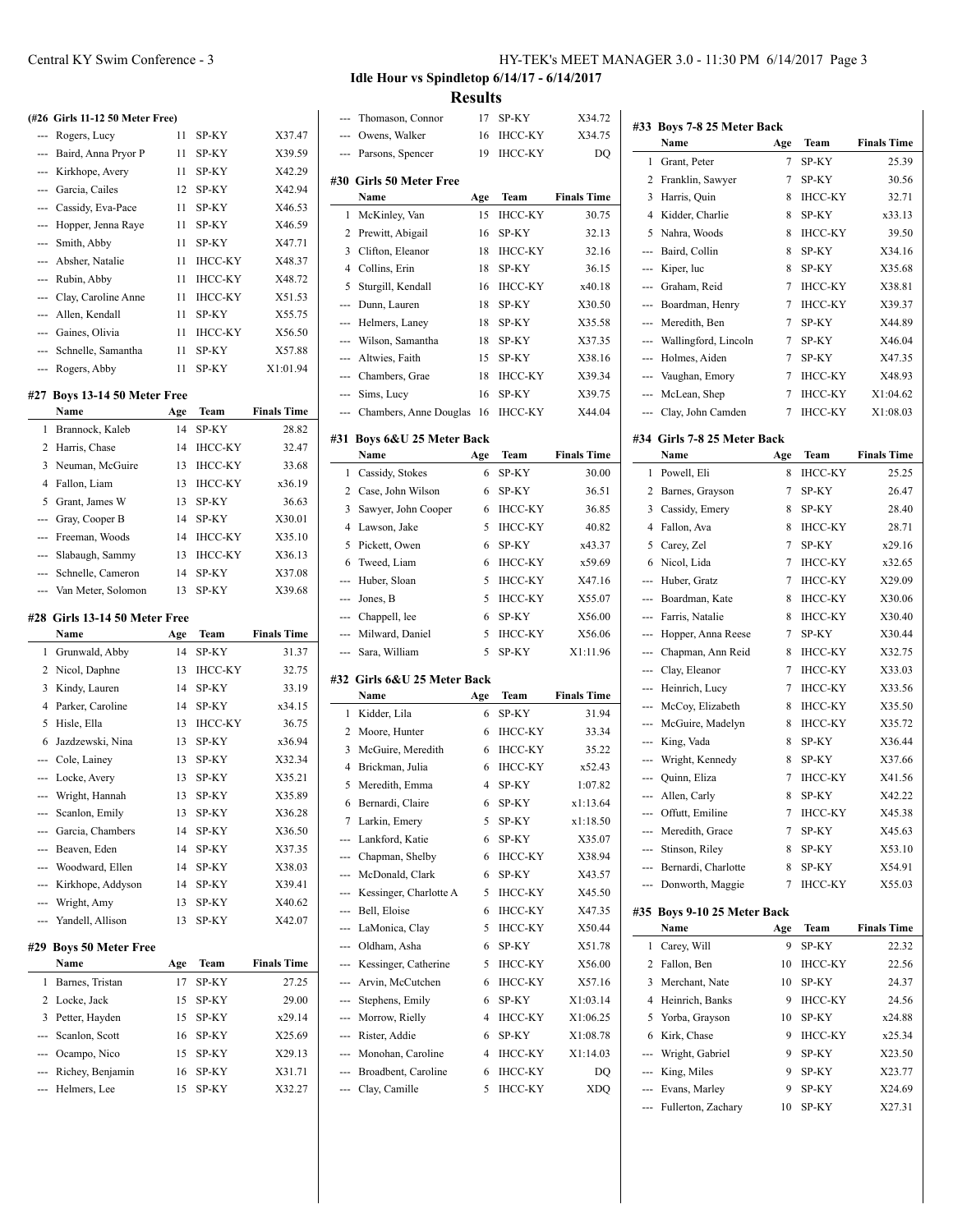|                                                                                                                                                                                                                                                                                                                                                                                                                                                                            | (#35 Boys 9-10 25 Meter Back)               |          |                |                    |
|----------------------------------------------------------------------------------------------------------------------------------------------------------------------------------------------------------------------------------------------------------------------------------------------------------------------------------------------------------------------------------------------------------------------------------------------------------------------------|---------------------------------------------|----------|----------------|--------------------|
|                                                                                                                                                                                                                                                                                                                                                                                                                                                                            | --- Winkler, Luke                           | 9        | SP-KY          | X30.19             |
|                                                                                                                                                                                                                                                                                                                                                                                                                                                                            | --- Steede, Nicholas                        | 9        | SP-KY          | X30.94             |
|                                                                                                                                                                                                                                                                                                                                                                                                                                                                            |                                             | 9        | SP-KY          | X32.16             |
|                                                                                                                                                                                                                                                                                                                                                                                                                                                                            | --- Kirkhope, John Miles<br>--- Nahra, Nick | 10       | <b>IHCC-KY</b> | X32.44             |
| ---                                                                                                                                                                                                                                                                                                                                                                                                                                                                        |                                             | 9        |                | X34.00             |
|                                                                                                                                                                                                                                                                                                                                                                                                                                                                            | Bracken, Liam                               | 9        | SP-KY<br>SP-KY | X35.43             |
|                                                                                                                                                                                                                                                                                                                                                                                                                                                                            | --- Pickett, Jasper                         |          |                |                    |
|                                                                                                                                                                                                                                                                                                                                                                                                                                                                            | #36 Girls 9-10 25 Meter Back<br>Name        | Age      | Team           | <b>Finals Time</b> |
| 1                                                                                                                                                                                                                                                                                                                                                                                                                                                                          | Neuman, Lauren                              | 10       | <b>IHCC-KY</b> | 22.13              |
| 2                                                                                                                                                                                                                                                                                                                                                                                                                                                                          | Nicol, Clara                                | 10       | <b>IHCC-KY</b> | 23.37              |
| 3                                                                                                                                                                                                                                                                                                                                                                                                                                                                          | Farris, Juliana                             | 10       | <b>IHCC-KY</b> | x24.56             |
| $\overline{4}$                                                                                                                                                                                                                                                                                                                                                                                                                                                             |                                             | 9        | SP-KY          | 27.27              |
| 5                                                                                                                                                                                                                                                                                                                                                                                                                                                                          | Hopper, Laynie                              |          |                |                    |
| ---                                                                                                                                                                                                                                                                                                                                                                                                                                                                        | Sandoval, Annabelle                         | 10<br>10 | SP-KY          | 28.75<br>X23.32    |
|                                                                                                                                                                                                                                                                                                                                                                                                                                                                            | Holmes, Alexis                              |          | SP-KY          |                    |
| $-$                                                                                                                                                                                                                                                                                                                                                                                                                                                                        | de Movellan, Anna Kate                      | 9        | IHCC-KY        | X24.85             |
|                                                                                                                                                                                                                                                                                                                                                                                                                                                                            | Quinn, Eva                                  | 10       | <b>IHCC-KY</b> | X24.94             |
| ---                                                                                                                                                                                                                                                                                                                                                                                                                                                                        | Buchart, Clay                               | 9        | <b>IHCC-KY</b> | X25.62             |
| ---                                                                                                                                                                                                                                                                                                                                                                                                                                                                        | Tipton, Layton                              | 10       | SP-KY          | X26.50             |
|                                                                                                                                                                                                                                                                                                                                                                                                                                                                            | Sanger, Addison                             | 9        | SP-KY          | X26.87             |
| ---                                                                                                                                                                                                                                                                                                                                                                                                                                                                        | Lambert, Molly                              | 10       | SP-KY          | X27.32             |
| ---                                                                                                                                                                                                                                                                                                                                                                                                                                                                        | Yandell, Kate                               | 10       | SP-KY          | X27.44             |
| ---                                                                                                                                                                                                                                                                                                                                                                                                                                                                        | Tabb, Courteny                              | 9        | SP-KY          | X27.59             |
| ---                                                                                                                                                                                                                                                                                                                                                                                                                                                                        | Hiler, Ellie                                | 9        | SP-KY          | X28.28             |
|                                                                                                                                                                                                                                                                                                                                                                                                                                                                            | --- Needham, Bella                          | 9        | SP-KY          | X28.37             |
|                                                                                                                                                                                                                                                                                                                                                                                                                                                                            | --- Harris, Kennedy                         | 9        | <b>IHCC-KY</b> | X28.85             |
|                                                                                                                                                                                                                                                                                                                                                                                                                                                                            | --- de Movellan, Lucy                       | 9        | <b>IHCC-KY</b> | X29.57             |
| ---                                                                                                                                                                                                                                                                                                                                                                                                                                                                        | Boden, Lila                                 | 9        | <b>IHCC-KY</b> | X29.78             |
|                                                                                                                                                                                                                                                                                                                                                                                                                                                                            | Parker, Mary Beth                           | 9        | SP-KY          | X30.19             |
| ---                                                                                                                                                                                                                                                                                                                                                                                                                                                                        | Fortune, Kate                               | 9        | SP-KY          | X30.64             |
| ---                                                                                                                                                                                                                                                                                                                                                                                                                                                                        | Carey, Libby                                | 9        | <b>IHCC-KY</b> | X30.90             |
| $-$                                                                                                                                                                                                                                                                                                                                                                                                                                                                        | Moore, Naomi                                | 10       | SP-KY          | X32.58             |
| $\frac{1}{2} \left( \frac{1}{2} \right) \left( \frac{1}{2} \right) \left( \frac{1}{2} \right) \left( \frac{1}{2} \right) \left( \frac{1}{2} \right) \left( \frac{1}{2} \right) \left( \frac{1}{2} \right) \left( \frac{1}{2} \right) \left( \frac{1}{2} \right) \left( \frac{1}{2} \right) \left( \frac{1}{2} \right) \left( \frac{1}{2} \right) \left( \frac{1}{2} \right) \left( \frac{1}{2} \right) \left( \frac{1}{2} \right) \left( \frac{1}{2} \right) \left( \frac$ | Johnson, Lucy                               | 9        | SP-KY          | X33.31             |
| $\frac{1}{2} \left( \frac{1}{2} \right) \left( \frac{1}{2} \right) \left( \frac{1}{2} \right) \left( \frac{1}{2} \right) \left( \frac{1}{2} \right) \left( \frac{1}{2} \right) \left( \frac{1}{2} \right) \left( \frac{1}{2} \right) \left( \frac{1}{2} \right) \left( \frac{1}{2} \right) \left( \frac{1}{2} \right) \left( \frac{1}{2} \right) \left( \frac{1}{2} \right) \left( \frac{1}{2} \right) \left( \frac{1}{2} \right) \left( \frac{1}{2} \right) \left( \frac$ | Stephens, Yasemin                           | 9        | SP-KY          | X34.31             |
|                                                                                                                                                                                                                                                                                                                                                                                                                                                                            | #37 Boys 11-12 50 Meter Back                |          |                |                    |
|                                                                                                                                                                                                                                                                                                                                                                                                                                                                            | Name                                        | Age      | Team           | <b>Finals Time</b> |
| 1                                                                                                                                                                                                                                                                                                                                                                                                                                                                          | Brannock, Kole                              | 12       | SP-KY          | 38.10              |
|                                                                                                                                                                                                                                                                                                                                                                                                                                                                            | 2 Carey, Joseph                             |          | 12 SP-KY       | 44.41              |
| 3                                                                                                                                                                                                                                                                                                                                                                                                                                                                          | Heinrich, Gist                              | 11       | <b>IHCC-KY</b> | 49.19              |
| 4                                                                                                                                                                                                                                                                                                                                                                                                                                                                          | Nahra, Jake                                 | 12       | IHCC-KY        | 52.15              |
| 5                                                                                                                                                                                                                                                                                                                                                                                                                                                                          | Monohan, Clay                               | 12       | <b>IHCC-KY</b> | x53.93             |
| 6                                                                                                                                                                                                                                                                                                                                                                                                                                                                          | Jefferson, Charlie                          | 12       | IHCC-KY        | x58.06             |
|                                                                                                                                                                                                                                                                                                                                                                                                                                                                            | --- Carey, Ben                              | 11       | SP-KY          | X41.07             |
|                                                                                                                                                                                                                                                                                                                                                                                                                                                                            | --- Eggleston, Blake                        | 11       | SP-KY          | X43.22             |
|                                                                                                                                                                                                                                                                                                                                                                                                                                                                            | --- Grant, Thomas                           | 11       | SP-KY          | X43.34             |
|                                                                                                                                                                                                                                                                                                                                                                                                                                                                            | --- Kiper, ben                              | 12       | SP-KY          | X44.34             |
|                                                                                                                                                                                                                                                                                                                                                                                                                                                                            | --- Askren, Walt                            | 12       | SP-KY          | X47.34             |
|                                                                                                                                                                                                                                                                                                                                                                                                                                                                            | --- Yorba, Cian                             | 12       | SP-KY          | X51.25             |
|                                                                                                                                                                                                                                                                                                                                                                                                                                                                            | --- Johnston, Jack                          | 11       | SP-KY          | X54.93             |
|                                                                                                                                                                                                                                                                                                                                                                                                                                                                            | #38 Girls 11-12 50 Meter Back<br>Name       | Age      | Team           | <b>Finals Time</b> |

# 1 Truitt, Katherine 12 IHCC-KY 37.47 2 Scheller, Emma 12 SP-KY 37.66 3 Carey, Grace 12 IHCC-KY 40.69

# **Idle Hour vs Spindletop 6/14/17 - 6/14/2017 Results**

4 King, Lauren 12 SP-KY 44.66

| 5          | Garcia, Cailes                     | 12       | SP-KY          | x50.90             |
|------------|------------------------------------|----------|----------------|--------------------|
| 6          | Byrne, Marian                      | 12       | SP-KY          | x54.78             |
| 7          | Absher, Natalie                    | 11       | <b>IHCC-KY</b> | x59.03             |
| ---        | Cassidy, Eva-Pace                  | 11       | SP-KY          | X43.78             |
| ---        | Rogers, Lucy                       | 11       | SP-KY          | X48.15             |
| ---        | Kirkhope, Avery                    | 11       | SP-KY          | X49.34             |
| ---        | Baird, Anna Pryor P                | 11       | SP-KY          | X50.64             |
| ---        | Askren, Emma                       | 12       | SP-KY          | X55.44             |
| ---        | Rubin, Abby                        | 11       | <b>IHCC-KY</b> | X56.56             |
| ---        | Smith, Abby                        | 11       | SP-KY          | X1:01.69           |
| ---        | Clay, Caroline Anne                | 11       | <b>IHCC-KY</b> | X1:02.00           |
| ---        | Hopper, Jenna Raye                 | 11       | SP-KY          | X1:02.63           |
| ---        | Flynn, Addison                     | 11       | SP-KY          | X1:04.06           |
| ---        | Gaines, Olivia                     | 11       | <b>IHCC-KY</b> | X1:05.72           |
| ---        | Allen, Kendall                     | 11       | SP-KY          | X1:06.28           |
| ---        | Schnelle, Samantha                 | 11       | SP-KY          | X1:06.79           |
| ---        | Rogers, Abby                       | 11       | SP-KY          | X1:24.34           |
|            |                                    |          |                |                    |
| #39        | Boys 13-14 50 Meter Back<br>Name   | Age      | Team           | <b>Finals Time</b> |
| 1          | Brannock, Kaleb                    | 14       | SP-KY          | 32.71              |
| 2          | Gray, Cooper B                     | 14       | SP-KY          | 36.77              |
| 3          | Harris, Chase                      | 14       | <b>IHCC-KY</b> | 42.13              |
| 4          | Fallon, Liam                       | 13       | <b>IHCC-KY</b> | 43.57              |
| 5          | Neuman, McGuire                    | 13       | <b>IHCC-KY</b> | x47.68             |
| 6          | Grant, James W                     | 13       | SP-KY          | x48.38             |
| ---        | Freeman, Woods                     | 14       | <b>IHCC-KY</b> | X45.87             |
| ---        | Van Meter, Solomon                 | 13       | SP-KY          | X49.59             |
|            |                                    |          |                |                    |
|            |                                    |          |                |                    |
| ---        | Schnelle, Cameron                  | 14       | SP-KY          | X52.47             |
|            | #40  Girls 13-14 50 Meter Back     |          |                |                    |
|            | Name                               | Age      | Team           | <b>Finals Time</b> |
| 1          | Nicol, Daphne                      | 13       | <b>IHCC-KY</b> | 36.40              |
| 2          | Locke, Avery                       | 13       | SP-KY          | 43.31              |
| 3          | Wright, Amy                        | 13       | SP-KY          | 43.93              |
| 4          | Garcia, Chambers                   | 14       | SP-KY          | x44.84             |
| 5          | Hisle, Ella                        | 13       | <b>IHCC-KY</b> | 46.12              |
| ---        | Grunwald, Abby                     | 14       | SP-KY          | X36.00             |
| ---        | Kindy, Lauren                      | 14       | SP-KY          | X36.31             |
| ---        | Cole, Lainey                       | 13       | SP-KY          | X37.50             |
| ---        | Wright, Hannah                     | 13       | SP-KY          | X46.08             |
|            | --- Kirkhope, Addyson              | 14       | SP-KY          | X47.66             |
|            | --- Scanlon, Emily                 | 13       | SP-KY          | X48.50             |
|            | --- Yandell, Allison               | 13       | SP-KY          | X51.72             |
| #41        | <b>Boys 50 Meter Back</b>          |          |                |                    |
|            | Name                               | Age      | Team           | <b>Finals Time</b> |
| 1          | Ocampo, Nico                       | 15       | SP-KY          | 34.53              |
| 2          | Parsons, Spencer                   | 19       | ІНСС-КҮ        | 37.50              |
| 3          | Thomason, Connor                   | 17       | SP-KY          | 39.94              |
| 4          | Owens, Walker                      | 16       | <b>IHCC-KY</b> | 48.19              |
| ---        | Scanlon, Scott                     | 16       | SP-KY          | X31.35             |
|            | --- Barnes, Tristan                | 17       | SP-KY          | X34.88             |
|            | --- Locke, Jack                    | 15       | SP-KY          | X35.72             |
| ---<br>--- | Petter, Hayden<br>Richey, Benjamin | 15<br>16 | SP-KY<br>SP-KY | X39.87<br>X40.01   |

|                | #42 Girls 50 Meter Back<br>Name | Age | Team           | <b>Finals Time</b> |
|----------------|---------------------------------|-----|----------------|--------------------|
| 1              | Clifton, Eleanor                | 18  | <b>IHCC-KY</b> | 35.56              |
| 2              | McKinley, Van                   | 15  | <b>IHCC-KY</b> | 36.53              |
| 3              | Collins, Erin                   | 18  | SP-KY          | 42.64              |
| 4              | Sims, Lucy                      | 16  | SP-KY          | 43.31              |
| 5              | Sturgill, Kendall               | 16  | <b>IHCC-KY</b> | x50.00             |
| ---            | Prewitt, Abigail                | 16  | SP-KY          | X42.37             |
|                | --- Helmers, Laney              | 18  | SP-KY          | X42.82             |
| $---$          | Wilson, Samantha                | 18  | SP-KY          | X46.15             |
|                |                                 |     |                |                    |
|                | #43 Boys 8&U 25 Meter Fly       |     |                |                    |
|                | Name                            | Age | Team           | <b>Finals Time</b> |
| 1              | Kidder, Charlie                 | 8   | SP-KY          | 29.50              |
| 2              | Grant, Peter                    | 7   | SP-KY          | 29.81              |
| 3              | Nahra, Woods                    | 8   | <b>IHCC-KY</b> | 33.91              |
| 4              | Nicholas, Carson                | 8   | <b>IHCC-KY</b> | 36.75              |
|                | --- Kiper, luc                  | 8   | <b>SP-KY</b>   | X36.75             |
|                | --- Wallingford, Lincoln        | 7   | SP-KY          | X39.85             |
|                | --- Franklin, Sawyer            | 7   | SP-KY          | X43.00             |
|                | --- Case, John Wilson           | 6   | SP-KY          | X43.15             |
|                | --- Cassidy, Stokes             | 6   | SP-KY          | X49.44             |
| $\overline{a}$ | Baird, Collin                   | 8   | SP-KY          | DO                 |
|                | #44 Girls 8&U 25 Meter Fly      |     |                |                    |
|                | Name                            | Age | Team           | <b>Finals Time</b> |
| $\mathbf{1}$   | Wright, Leah                    | 8   | SP-KY          | 22.22              |
| 2              | Fallon, Ava                     | 8   | <b>IHCC-KY</b> | 29.28              |
| 3              | Nicol, Lida                     | 7   | <b>IHCC-KY</b> | 34.69              |
| 4              | King, Vada                      | 8   | SP-KY          | 36.78              |
| 5              | Allen, Carly                    | 8   | SP-KY          | x47.72             |
| 6              | Lankford, Katie                 | 6   | SP-KY          | x53.25             |
|                | --- Cassidy, Emery              | 8   | SP-KY          | X30.68             |
| ---            | Kidder, Lila                    | 6   | SP-KY          | X37.76             |
|                | --- Carey, Zel                  | 7   | SP-KY          | X37.91             |
|                | #45 Boys 9-10 25 Meter Fly      |     |                |                    |
|                | Name                            | Age | Team           | <b>Finals Time</b> |
| 1              | Bobadilla, Tyler                | 10  | SP-KY          | 20.34              |
| 2              | Yorba, Grayson                  | 10  | SP-KY          | 21.28              |
| 3              | Fallon, Ben                     | 10  | <b>IHCC-KY</b> | 22.47              |
| 4              | Fullerton, Zachary              | 10  | SP-KY          | x23.08             |
| 5              | Kirk, Chase                     | 9   | IHCC-KY        | 24.10              |
| 6              | King, Miles                     | 9   | SP-KY          | x31.81             |
|                | --- Carey, Will                 | 9   | SP-KY          | X23.62             |
|                | --- Merchant, Nate              | 10  | SP-KY          | X24.00             |
|                | --- Evans, Marley               | 9   | SP-KY          | X25.38             |
|                | --- Kirkhope, John Miles        | 9   | SP-KY          | X32.57             |
|                | --- Winkler, Luke               | 9   | SP-KY          | X33.44             |
|                | --- Pickett, Jasper             | 9   | SP-KY          | X46.16             |
|                |                                 |     |                |                    |
|                | #46 Girls 9-10 25 Meter Fly     |     |                |                    |
|                | Name                            | Age | Team           | <b>Finals Time</b> |
| 1              | Holmes, Alexis                  | 10  | SP-KY          | 20.81              |
| $\overline{2}$ | Yandell, Kate                   | 10  | SP-KY          | 25.63              |
| 3              | McGregor, Caroline              | 10  | IHCC-KY        | 27.19              |
| 4              | Monohan, Katherine              | 10  | IHCC-KY        | 27.41              |
| 5              | Nicholas, Claire                | 10  | <b>IHCC-KY</b> | x28.12             |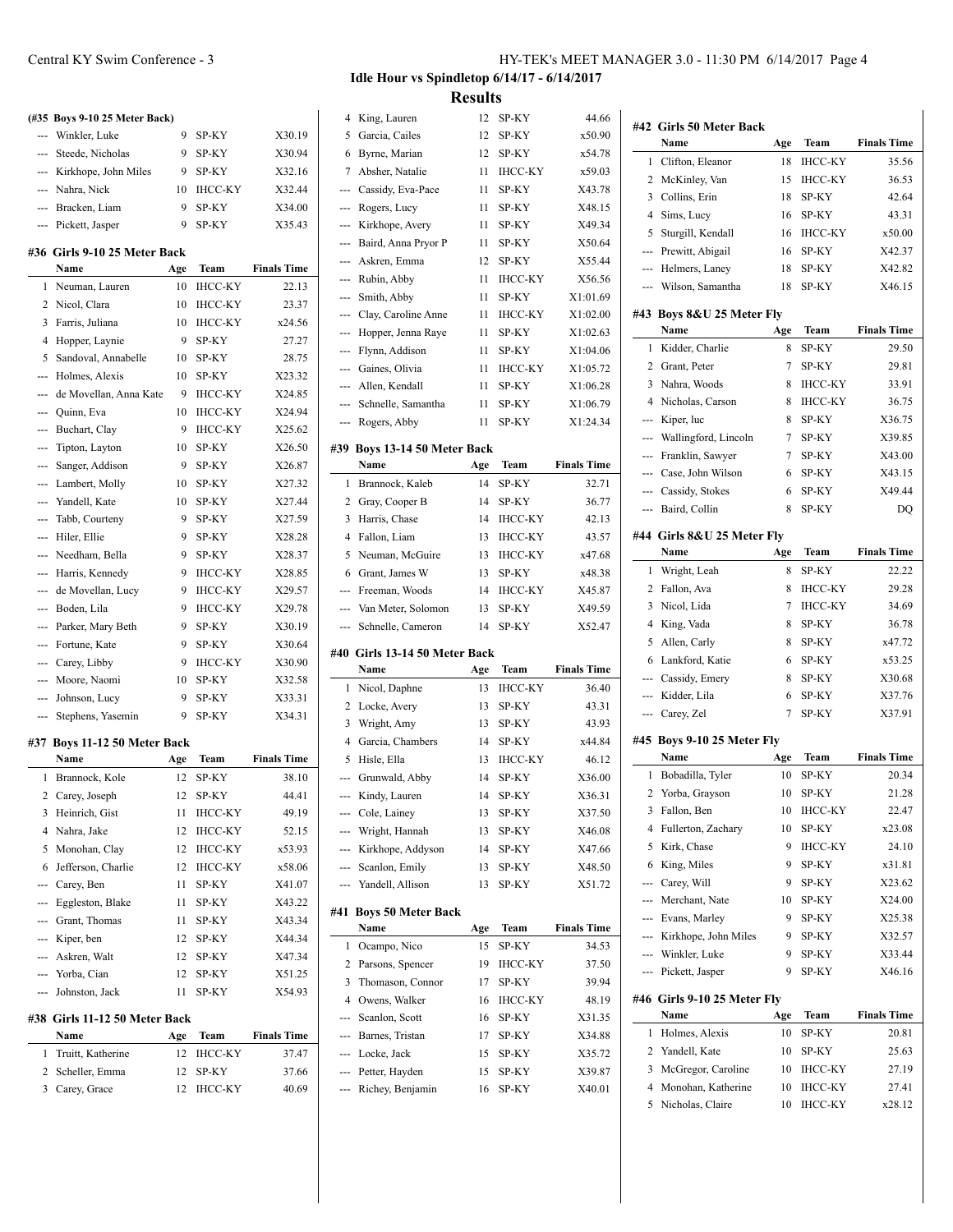**(#46 Girls 9-10 25 Meter Fly)** 6 Hiler, Ellie 9 SP-KY x28.40 7 Tipton, Layton 10 SP-KY x31.16 --- Hopper, Laynie 9 SP-KY X25.56 --- Sandoval, Annabelle 10 SP-KY X28.79 --- Needham, Bella 9 SP-KY X29.81 --- Moore, Naomi 10 SP-KY X31.22 --- Lambert, Molly 10 SP-KY X32.25 --- Tabb, Courteny 9 SP-KY X33.76 --- Parker, Mary Beth 9 SP-KY X34.03 --- Fortune, Kate 9 SP-KY X41.30 **#47 Boys 11-12 50 Meter Fly Name Age Team Finals Time** 1 Brannock, Kole 12 SP-KY 34.97 2 Grant, Thomas 11 SP-KY 41.15 3 Kiper, ben 12 SP-KY x42.72 4 Neary, Evan 11 SP-KY x43.03 5 Askren, Walt 12 SP-KY x44.56 6 Eggleston, Blake 11 SP-KY x46.31 7 Yorba, Cian 12 SP-KY x54.84 8 Johnston, Jack 11 SP-KY x1:10.45 **#48 Girls 11-12 50 Meter Fly Name Age Team Finals Time** 1 Carey, Grace 12 IHCC-KY 36.16 2 Rupp, Anna 12 IHCC-KY 42.43 3 Kirkhope, Avery 11 SP-KY 46.13 4 Absher, Natalie 11 IHCC-KY x53.37 5 Askren, Emma 12 SP-KY 54.09 --- Scheller, Emma 12 SP-KY X36.16 --- King, Lauren 12 SP-KY X43.72 --- Rogers, Lucy 11 SP-KY X43.91 --- Baird, Anna Pryor P 11 SP-KY X47.69 --- Cassidy, Eva-Pace 11 SP-KY X50.34 --- Smith, Abby 11 SP-KY X55.06 --- Hopper, Jenna Raye 11 SP-KY X58.03 --- Flynn, Addison 11 SP-KY X1:02.75 --- Allen, Kendall 11 SP-KY X1:06.09

#### **#49 Boys 13-14 50 Meter Fly**

|    | Name                           | Age | Team           | <b>Finals Time</b> |
|----|--------------------------------|-----|----------------|--------------------|
| 1  | Brannock, Kaleb                | 14  | <b>SP-KY</b>   | 30.53              |
|    | 2 Gray, Cooper B               | 14  | <b>SP-KY</b>   | 35.41              |
| 3. | Fallon, Liam                   | 13  | <b>IHCC-KY</b> | 46.69              |
|    | 4 Van Meter, Solomon           | 13  | <b>SP-KY</b>   | x51.53             |
|    | 5 Schnelle, Cameron            | 14  | <b>SP-KY</b>   | x56.25             |
|    | --- Grant, James W             | 13  | <b>SP-KY</b>   | X44.72             |
|    | #50   Girls 13-14 50 Meter Flv |     |                |                    |
|    | Name                           | Age | <b>Team</b>    | <b>Finals Time</b> |
|    |                                |     |                |                    |

--- Rogers, Abby 11 SP-KY X1:24.25 --- Schnelle, Samantha 11 SP-KY XDQ

|  | 1 Grunwald, Abby   | 14 SP-KY   | 34.00  |
|--|--------------------|------------|--------|
|  | 2 Nicol, Daphne    | 13 IHCC-KY | 35.78  |
|  | 3 Jazdzewski, Nina | 13 SP-KY   | 38.02  |
|  | 4 Garcia, Chambers | 14 SP-KY   | x39.60 |
|  | 5 Hisle, Ella      | 13 IHCC-KY | 43.38  |
|  |                    |            |        |

### Central KY Swim Conference - 3 HY-TEK's MEET MANAGER 3.0 - 11:30 PM 6/14/2017 Page 5

**Idle Hour vs Spindletop 6/14/17 - 6/14/2017**

**Results**

| ---            | Kindy, Lauren                        | 14       | SP-KY                   | X35.09             |
|----------------|--------------------------------------|----------|-------------------------|--------------------|
|                | --- Cole, Lainey                     | 13       | SP-KY                   | X36.50             |
| ---            | Parker, Caroline                     | 14       | SP-KY                   | X38.84             |
| ---            | Scanlon, Emily                       | 13       | SP-KY                   | X39.85             |
| ---            | Wright, Hannah                       | 13       | SP-KY                   | X43.10             |
| ---            | Locke, Avery                         | 13       | SP-KY                   | X44.87             |
| ---            | Wright, Amy                          | 13       | SP-KY                   | X46.81             |
| ---            | Woodward, Ellen                      | 14       | SP-KY                   | X47.65             |
| ---            | Kirkhope, Addyson                    | 14       | SP-KY                   | X47.94             |
| #51            | <b>Boys 50 Meter Fly</b>             |          |                         |                    |
|                | Name                                 | Age      | Team                    | <b>Finals Time</b> |
| 1              | Barnes, Tristan                      | 17       | SP-KY                   | 30.38              |
| 2              | Locke, Jack                          | 15       | SP-KY                   | 33.10              |
| 3              | Ocampo, Nico                         | 15       | SP-KY                   | x33.81             |
| $\overline{4}$ | Petter, Hayden                       | 15       | SP-KY                   | x34.78             |
| 5              | Richey, Benjamin                     | 16       | SP-KY                   | x38.68             |
| 6              | Thomason, Connor                     | 17       | SP-KY                   | x40.06             |
| 7              | Helmers, Lee                         | 15       | SP-KY                   | x42.22             |
|                | #52 Girls 50 Meter Fly               |          |                         |                    |
|                | Name                                 | Age      | Team                    | <b>Finals Time</b> |
| 1              | McKinley, Van                        | 15       | ІНСС-КҮ                 | 32.97              |
| 2              | Dunn, Lauren                         | 18       | SP-KY                   | 33.22              |
| 3              | Prewitt, Abigail                     | 16       | SP-KY                   | 36.89              |
| $\overline{4}$ | Collins, Erin                        | 18       | SP-KY                   | x41.72             |
|                |                                      |          |                         |                    |
|                | #53 Boys 8&U 25 Meter Breast<br>Name |          | Team                    | <b>Finals Time</b> |
|                |                                      | Age      |                         |                    |
|                |                                      |          |                         |                    |
| 1              | Kiper, luc                           | 8        | SP-KY                   | 32.97              |
| 2              | Franklin, Sawyer                     | 7        | SP-KY                   | 41.75              |
| 3              | Codell, John Garner                  | 7        | <b>IHCC-KY</b>          | 50.75              |
| ---            | Kidder, Charlie                      | 8        | SP-KY                   | X32.44             |
|                | --- Grant, Peter                     | 7        | SP-KY                   | X32.94             |
| ---            | Holmes, Aiden                        | 7        | SP-KY                   | X39.19             |
| ---            | Cassidy, Stokes                      | 6        | SP-KY                   | X45.56             |
| ---            | Harris, Quin                         | 8        | <b>IHCC-KY</b>          | DO                 |
| ---            | Nicholas, Carson                     | 8        | <b>IHCC-KY</b>          | <b>DO</b>          |
| #54            | Girls 8&U 25 Meter Breast<br>Name    |          |                         | <b>Finals Time</b> |
| $\mathbf{1}$   | Farris, Natalie                      | Age<br>8 | Team<br>ІНСС-КҮ         | 31.09              |
| 2              | Powell, Eli                          | 8        | <b>IHCC-KY</b>          | 31.22              |
| 3              | Cassidy, Emery                       | 8        | SP-KY                   | 34.81              |
| 4              | Barnes, Grayson                      | 7        | SP-KY                   | 41.19              |
| 5              |                                      | 8        | IHCC-KY                 | x41.78             |
| 6              | McGuire, Madelyn<br>Sanger, Ainsley  | 7        | SP-KY                   | x42.56             |
| 7              |                                      | 6        | SP-KY                   | x44.00             |
| ---            | Kidder, Lila                         | 8        |                         |                    |
| ---            | Allen, Carly<br>Clay, Eleanor        | 7        | SP-KY<br><b>IHCC-KY</b> | X28.96<br>X31.03   |
| ---            | Chapman, Ann Reid                    | 8        | <b>IHCC-KY</b>          | X34.09             |
| ---            | Boardman, Kate                       | 8        | IHCC-KY                 | X34.56             |
| ---            | Wright, Leah                         | 8        | SP-KY                   | X36.03             |
| ---            | Nicol, Lida                          | 7        | <b>IHCC-KY</b>          | X36.31             |
|                |                                      | 7        | IHCC-KY                 | X40.18             |
|                | --- Quinn, Eliza                     | 7        |                         | X40.19             |
|                | --- Heinrich, Lucy                   | 7        | <b>IHCC-KY</b><br>SP-KY |                    |
| ---            | --- Carey, Zel<br>McGuire, Meredith  | 6        | <b>IHCC-KY</b>          | X42.62<br>X47.31   |

 $\overline{a}$ 

 $\overline{\phantom{a}}$ 

| ---            | Hopper, Anna Reese                       | 7        | SP-KY          | X52.87             |
|----------------|------------------------------------------|----------|----------------|--------------------|
| ---            | Bernardi, Charlotte                      | 8        | SP-KY          | X53.34             |
| $\overline{a}$ | Stinson, Riley                           | 8        | SP-KY          | X55.91             |
| ---            | McCoy, Elizabeth                         | 8        | <b>IHCC-KY</b> | X56.30             |
|                |                                          |          |                |                    |
| #55            | <b>Boys 9-10 25 Meter Breast</b><br>Name |          | Team           | <b>Finals Time</b> |
| 1              |                                          | Age<br>9 | SP-KY          | 27.44              |
| 2              | Carey, Will                              | 9        |                |                    |
|                | Heinrich, Banks                          |          | <b>IHCC-KY</b> | 27.50              |
| 3              | Fullerton, Zachary                       | 10       | SP-KY          | 27.75              |
| $\overline{4}$ | Nahra, Nick                              | 10       | <b>IHCC-KY</b> | 31.72              |
| ---            | Wright, Gabriel                          | 9        | SP-KY          | X24.94             |
| ---            | Bobadilla, Tyler                         | 10       | SP-KY          | X28.75             |
| ---            | Yorba, Grayson                           | 10       | SP-KY          | X29.47             |
| ---            | Evans, Marley                            | 9        | SP-KY          | X30.13             |
| ---            | Kirk, Chase                              | 9        | <b>IHCC-KY</b> | X30.94             |
| ---            | Bracken, Liam                            | 9        | SP-KY          | X31.50             |
| $---$          | Housman, Will                            | 9        | SP-KY          | X33.75             |
| ---            | Pickett, Jasper                          | 9        | SP-KY          | X33.82             |
| ---            | Winkler, Luke                            | 9        | SP-KY          | X34.47             |
| $---$          | Steede, Nicholas                         | 9        | SP-KY          | X35.38             |
| ---            | Kirkhope, John Miles                     | 9        | SP-KY          | X39.28             |
| ---            | Fenwick, John-Dixon                      | 9        | <b>IHCC-KY</b> | X39.84             |
| $---$          | Harris, Graham                           | 10       | <b>IHCC-KY</b> | DQ                 |
|                |                                          |          |                |                    |
|                | #56 Girls 9-10 25 Meter Breast           |          |                |                    |
|                | Name                                     | Age      | Team           | <b>Finals Time</b> |
| 1              | Neuman, Lauren                           | 10       | <b>IHCC-KY</b> | 23.94              |
| 2              | Quinn, Eva                               | 10       | <b>IHCC-KY</b> | 24.57              |
| 3              | Nicol, Clara                             | 10       | <b>IHCC-KY</b> | x24.94             |
| 4              | Holmes, Alexis                           | 10       | SP-KY          | 24.97              |
| 5              | Sandoval, Annabelle                      | 10       | SP-KY          | 26.87              |
| 6              | Hopper, Laynie                           | 9        | SP-KY          | x29.87             |
| 7              | Lambert, Molly                           | 10       | SP-KY          | x32.38             |
| $---$          | Nicholas, Claire                         | 10       | <b>IHCC-KY</b> | X27.38             |
| $\cdots$       | Farris, Juliana                          |          |                |                    |
|                |                                          | 10       | <b>IHCC-KY</b> | X27.72             |
| $\cdots$       | McGregor, Caroline                       | 10       | <b>IHCC-KY</b> | X27.72             |
| $---$          | de Movellan, Anna Kate                   | 9        | <b>IHCC-KY</b> | X27.94             |
| ---            | Parker, Mary Beth                        | 9        | SP-KY          | X31.03             |
| ---            | Boden, Lila                              | 9        | <b>IHCC-KY</b> | X31.56             |
| ---            | Hiler, Ellie                             | 9        | SP-KY          | X31.66             |
| ---            | de Movellan, Lucy                        | 9        | <b>IHCC-KY</b> | X31.66             |
|                | --- Needham, Bella                       | 9        | SP-KY          | X31.97             |
| ---            |                                          | 9        |                |                    |
|                | Buchart, Clay                            |          | <b>IHCC-KY</b> | X32.47             |
|                | --- Monohan, Katherine                   | 10       | <b>IHCC-KY</b> | X32.97             |
| ---            | Tabb, Courteny                           | 9        | SP-KY          | X33.19             |
| ---            | Sanger, Addison                          | 9        | SP-KY          | X34.37             |
| ---            | Harris, Kennedy                          | 9        | <b>IHCC-KY</b> | X34.37             |
| ---            | Stephens, Yasemin                        | 9        | SP-KY          | X35.39             |
| ---            | Fortune, Kate                            | 9        | SP-KY          | X35.57             |
|                | --- Moore, Naomi                         | 10       | SP-KY          | X38.16             |
|                | --- Yandell, Kate                        | 10       | SP-KY          | X38.47             |
|                | --- Carey, Libby                         | 9        | IHCC-KY        | X41.31             |
| ---            | Johnson, Lucy                            | 9        | SP-KY          | X58.31             |
|                | #57 Boys 11-12 50 Meter Breast           |          |                |                    |
|                | Name                                     | Age      | Team           | <b>Finals Time</b> |
| 1              | Grant, Thomas                            | 11       | SP-KY          | 44.22              |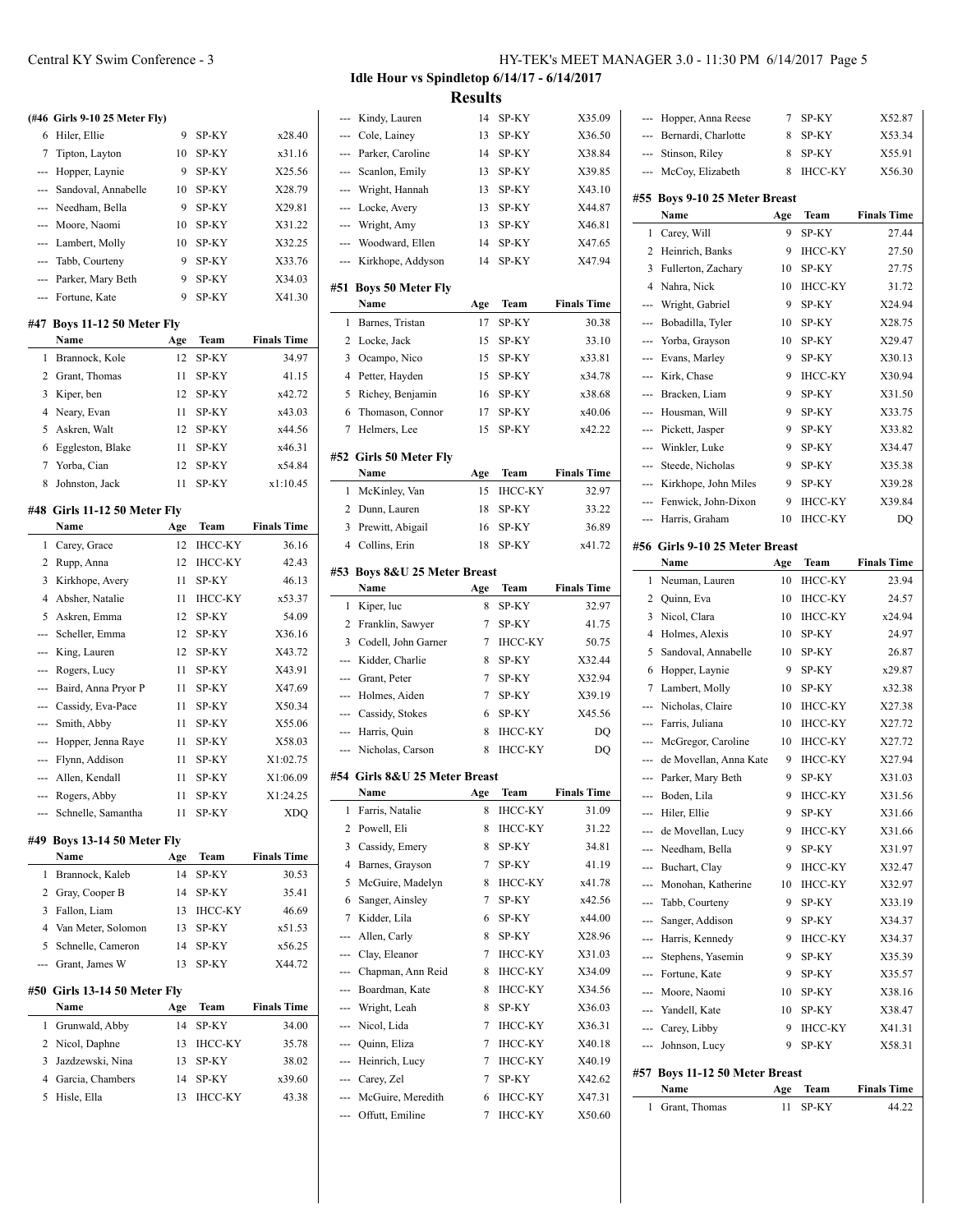|                | (#57 Boys 11-12 50 Meter Breast) |     |                |                    |
|----------------|----------------------------------|-----|----------------|--------------------|
| 2              | Monohan, Clay                    | 12  | <b>IHCC-KY</b> | 47.40              |
| 3              | Carey, Joseph                    | 12  | SP-KY          | 48.31              |
| 4              | Nahra, Jake                      | 12  | <b>IHCC-KY</b> | 53.27              |
| 5              | Heinrich, Gist                   | 11  | <b>IHCC-KY</b> | x1:00.94           |
| ---            | Kiper, ben                       | 12  | SP-KY          | X45.35             |
| ---            | Brannock, Kole                   | 12  | SP-KY          | X46.66             |
| ---            | Askren, Walt                     | 12  | SP-KY          | X46.69             |
| ---            | Carey, Ben                       | 11  | SP-KY          | X47.75             |
| ---            | Johnston, Jack                   | 11  | SP-KY          | X1:02.69           |
|                | #58 Girls 11-12 50 Meter Breast  |     |                |                    |
|                | Name                             | Age | Team           | <b>Finals Time</b> |
| 1              | Truitt, Katherine                | 12  | <b>IHCC-KY</b> | 38.32              |
| 2              | King, Lauren                     | 12  | SP-KY          | 49.69              |
| 3              | Rupp, Anna                       | 12  | <b>IHCC-KY</b> | 52.40              |
| 4              | Rubin, Abby                      | 11  | <b>IHCC-KY</b> | x59.00             |
| 5              | Askren, Emma                     | 12  | SP-KY          | 1:00.08            |
| 6              | Garcia, Cailes                   | 12  | SP-KY          | x1:05.28           |
| ---            | Scheller, Emma                   | 12  | SP-KY          | X42.84             |
| ---            | Rogers, Lucy                     | 11  | SP-KY          | X44.84             |
| ---            | Cassidy, Eva-Pace                | 11  | SP-KY          | X50.35             |
| ---            | Smith, Abby                      | 11  | SP-KY          | X53.43             |
| ---            | Baird, Anna Pryor P              | 11  | SP-KY          | X53.51             |
| ---            | Flynn, Addison                   | 11  | SP-KY          | X57.93             |
| ---            | Clay, Caroline Anne              | 11  | <b>IHCC-KY</b> | X58.41             |
| ---            | Hopper, Jenna Raye               | 11  | SP-KY          | X59.25             |
| ---            | Schnelle, Samantha               | 11  | SP-KY          | X1:03.75           |
| $\overline{a}$ | Kirkhope, Avery                  | 11  | SP-KY          | X1:03.94           |
| ---            | Gaines, Olivia                   | 11  | <b>IHCC-KY</b> | X1:09.50           |
| ---            | Allen, Kendall                   | 11  | SP-KY          | X1:12.97           |
| ---            | Rogers, Abby                     | 11  | SP-KY          | X1:29.69           |
|                | #59 Boys 13-14 50 Meter Breast   |     |                |                    |
|                | Name                             | Age | Team           | <b>Finals Time</b> |
| 1              | Gray, Cooper B                   | 14  | SP-KY          | 41.07              |

| 2 Freeman, Woods      |     | 14 IHCC-KY     | 43.03  |
|-----------------------|-----|----------------|--------|
| 3 Van Meter, Solomon  | 13  | SP-KY          | 47.69  |
| 4 Grant, James W      | 13. | SP-KY          | x56.06 |
| --- Brannock, Kaleb   |     | 14 SP-KY       | X38.41 |
| --- Schnelle, Cameron | 14  | SP-KY          | X48.45 |
| $-$ Owens, J          | 13  | <b>IHCC-KY</b> | X52.47 |
| --- Slabaugh, Sammy   | 13  | <b>IHCC-KY</b> | X55.44 |
| --- Neuman, McGuire   |     | <b>IHCC-KY</b> | X55.69 |

#### **#60 Girls 13-14 50 Meter Breast**

| Name                 | Age | Team         | <b>Finals Time</b> |
|----------------------|-----|--------------|--------------------|
| 1 Grunwald, Abby     | 14  | SP-KY        | 44.53              |
| 2 Beaven, Eden       | 14  | <b>SP-KY</b> | 45.00              |
| 3 Locke, Avery       | 13  | <b>SP-KY</b> | x46.39             |
| 4 Kindy, Lauren      | 14  | <b>SP-KY</b> | x49.43             |
| 5 Garcia, Chambers   | 14  | <b>SP-KY</b> | x49.81             |
| --- Cole, Lainey     | 13  | <b>SP-KY</b> | X44.28             |
| --- Wright, Amy      | 13  | <b>SP-KY</b> | X45.34             |
| --- Wright, Hannah   | 13  | <b>SP-KY</b> | X45.46             |
| --- Scanlon, Emily   | 13  | <b>SP-KY</b> | X48.68             |
| --- Parker, Caroline | 14  | <b>SP-KY</b> | X50.46             |
|                      |     |              |                    |

# **Idle Hour vs Spindletop 6/14/17 - 6/14/2017**

**Results**

 $\overline{\phantom{0}}$ 

 $\overline{\phantom{0}}$ 

 $\overline{\phantom{0}}$ 

 $\sim$ 

| $\overline{a}$ | Yandell, Allison                           | 13    | SP-KY                          | X51.34                 |
|----------------|--------------------------------------------|-------|--------------------------------|------------------------|
|                | --- Chang, Maya                            | 13    | SP-KY                          | X52.47                 |
| ---            | Beaven, Summer                             | 14    | SP-KY                          | X54.18                 |
|                | --- Woodward, Ellen                        | 14    | SP-KY                          | X56.72                 |
| ---            | Kirkhope, Addyson                          | 14    | SP-KY                          | X57.35                 |
|                |                                            |       |                                |                        |
| #61            | <b>Boys 50 Meter Breast</b><br>Name        | Age   | Team                           | <b>Finals Time</b>     |
| 1              | Petter, Hayden                             | 15    | SP-KY                          | 36.72                  |
| 2              | Barnes, Tristan                            | 17    | SP-KY                          | 37.03                  |
| 3              | Scott, Blake                               | 18    | <b>IHCC-KY</b>                 | 37.81                  |
| $\overline{4}$ | Parsons, Spencer                           | 19    | <b>IHCC-KY</b>                 | 42.41                  |
| 5              | Owens, Walker                              | 16    | <b>IHCC-KY</b>                 | x43.37                 |
| 6              | Ocampo, Nico                               | 15    | SP-KY                          | x44.50                 |
|                | --- Scanlon, Scott                         | 16    | SP-KY                          | X37.18                 |
|                | --- Locke, Jack                            | 15    | SP-KY                          | X42.28                 |
| ---            | Richey, Benjamin                           | 16    | SP-KY                          | X47.81                 |
|                |                                            |       |                                |                        |
| #62            | <b>Girls 50 Meter Breast</b>               |       |                                |                        |
|                | Name                                       | Age   | Team                           | <b>Finals Time</b>     |
| 1              | Prewitt, Abigail                           | 16    | SP-KY                          | 43.10                  |
| 2              | Helmers, Laney                             | 18    | SP-KY                          | 44.66                  |
| 3              | Sturgill, Kendall                          | 16    | <b>IHCC-KY</b>                 | 49.59                  |
| ---            | Dunn, Lauren                               | 18    | SP-KY                          | X39.95                 |
| ---            | Sims, Lucy                                 | 16    | SP-KY                          | X51.72                 |
|                | #63 Boys 8&U 100 Meter Free Relay          |       |                                |                        |
|                | Team                                       |       | Relay                          | <b>Finals Time</b>     |
| 1              | <b>IHCC-KY</b>                             |       | A                              | 1:53.69                |
|                | Nicholas, Carson 8                         |       | Codell, John Garner 7          |                        |
|                | Nahra, Woods 8                             |       | Harris, Quin 8                 |                        |
| 2              | SP-KY                                      |       | A                              | 2:02.84                |
|                | Baird, Collin 8                            |       | Cassidy, Stokes 6              |                        |
|                | Grant, Peter 7                             |       | Neary, Dylan 8                 |                        |
| 3              | SP-KY                                      |       | B                              | x2:07.12               |
|                | Kidder, Charlie 8                          |       | Franklin, Sawyer 7             |                        |
|                | Meredith, Ben 7                            |       |                                | Wallingford, Lincoln 7 |
| 4              | <b>IHCC-KY</b>                             |       | B                              | x2:51.13               |
|                | Vaughan, Emory 7                           |       | McLean, Shep 7                 |                        |
|                | Vaughan, Cannon 7                          |       | Lawson, Jake 5                 |                        |
|                |                                            |       |                                |                        |
|                | #64 Girls 8&U 100 Meter Free Relay<br>Team | Relay |                                | <b>Finals Time</b>     |
| 1              | <b>IHCC-KY</b>                             |       | A                              | 1:53.69                |
|                | Fallon, Ava 8                              |       | Nicol, Lida 7                  |                        |
|                | McGuire, Madelyn 8                         |       | Powell, Eli 8                  |                        |
| 2              | <b>IHCC-KY</b>                             |       | В                              | x2:01.17               |
|                | Huber, Gratz 7                             |       | Quinn, Eliza 7                 |                        |
|                | McCoy, Elizabeth 8                         |       | Chapman, Ann Reid 8            |                        |
| 3              | SP-KY                                      |       | A                              | 2:02.84                |
|                |                                            |       |                                |                        |
|                |                                            |       |                                |                        |
| 4              | Barnes, Grayson 7                          |       | Wright, Leah 8                 |                        |
|                | Hopper, Anna Reese 7<br><b>IHCC-KY</b>     |       | Cassidy, Emery 8<br>C          | x2:08.09               |
|                |                                            |       |                                |                        |
|                | Clay, Eleanor 7                            |       | Offutt, Emiline 7              |                        |
| 5              | Heinrich, Lucy 7<br>SP-KY                  |       | Farris, Natalie 8<br>B         | x2:15.14               |
|                | Kidder, Lila 6                             |       |                                |                        |
|                | Carey, Zel 7                               |       | Allen, Carly 8<br>King, Vada 8 |                        |

|     | #65 Boys 10&U 100 Meter Free Relay         |                   |                               |
|-----|--------------------------------------------|-------------------|-------------------------------|
|     | Team                                       | Relay             | <b>Finals Time</b>            |
| 1   | SP-KY                                      | А                 | 1:16.88                       |
|     | Bobadilla, Tyler 10                        |                   | Merchant, Nate 10             |
|     | Fullerton, Zachary 10                      | Wright, Gabriel 9 |                               |
| 2   | SP-KY                                      | B                 | x1:19.59                      |
|     | Yorba, Grayson 10                          | Carey, Will 9     |                               |
|     | King, Miles 9                              | Evans, Marley 9   |                               |
| 3   | <b>IHCC-KY</b>                             | A                 | 1:25.81                       |
|     | Heinrich, Banks 9                          |                   | LaMonica, Grady 8             |
|     | Kirk, Chase 9                              | Fallon, Ben 10    |                               |
|     | #66 Girls 10&U 100 Meter Free Relay        |                   |                               |
| 1   | Team<br><b>IHCC-KY</b>                     | Relay<br>A        | <b>Finals Time</b><br>1:19.50 |
|     | Friesen, Laura B 10                        |                   |                               |
|     | Monohan, Katherine 10                      | Nicol, Clara 10   | Neuman, Lauren 10             |
| 2   | SP-KY                                      | А                 | 1:25.25                       |
|     | Sandoval, Annabelle 10                     | Yandell, Kate 10  |                               |
|     | Hopper, Laynie 9                           |                   | Holmes, Alexis 10             |
| 3   | <b>IHCC-KY</b>                             | C                 | x1:30.09                      |
|     | de Movellan, Lucy 9                        | Buchart, Clay 9   |                               |
|     | Boden, Lila 9                              |                   | de Movellan, Anna Kate 9      |
| 4   | <b>IHCC-KY</b>                             | B                 | x1:30.85                      |
|     | Farris, Juliana 10                         |                   | McGregor, Caroline 10         |
|     | Nicholas, Claire 10                        | Quinn, Eva 10     |                               |
| 5   | SP-KY                                      | B                 | x1:41.45                      |
|     | Sara, Stephanie 10                         |                   | Lambert, Molly 10             |
|     | Moore, Naomi 10                            |                   | Tipton, Layton 10             |
|     |                                            |                   |                               |
|     | #67 Boys 13&U 200 Meter Free Relay<br>Team | Relay             | <b>Finals Time</b>            |
| 1   | SP-KY                                      | А                 | 2:23.87                       |
|     | Grant, James W 13                          |                   | Van Meter, Solomon 13         |
|     | Barnes, Camden 12                          |                   | Brannock, Kole 12             |
| 2   | SP-KY                                      | B                 | x2:24.64                      |
|     | Yorba, Alden 12                            | Yorba, Cian 12    |                               |
|     | Carey, Joseph 12                           | Askren, Walt 12   |                               |
| 3   | <b>IHCC-KY</b>                             | А                 | 2:25.46                       |
|     | Fallon, Liam 13                            |                   | Monohan, Clay 12              |
|     | Nahra, Jake 12                             |                   | Neuman, McGuire 13            |
| 4   | <b>IHCC-KY</b>                             | B                 | x2:47.19                      |
|     | Jefferson, Charlie 12                      | Heinrich, Gist 11 |                               |
|     | Slabaugh, Sammy 13                         |                   | Milward, Wills 13             |
| #68 | Girls 13&U 200 Meter Free Relay            |                   |                               |
|     | Team                                       | Relay             | <b>Finals Time</b>            |
| 1   | <b>IHCC-KY</b>                             | А                 | 2:12.46                       |
|     | Carey, Grace 12                            | Hisle, Ella 13    |                               |
|     | Nicol, Daphne 13                           |                   | Truitt, Katherine 12          |
| 2   | SP-KY                                      | А                 | 2:18.84                       |
|     | Locke, Avery 13                            |                   | Cassidy, Eva-Pace 11          |
|     | Wright, Hannah 13                          |                   | Scheller, Emma 12             |
| 3   | SP-KY                                      | B                 | x2:35.91                      |
|     | Yandell, Allison 13                        |                   | Askren, Emma 12               |
|     | King, Lauren 12                            |                   | Jazdzewski, Nina 13           |
| 4   | <b>IHCC-KY</b>                             | B                 | x3:17.60                      |
|     | Absher, Natalie 11                         |                   | Clay, Caroline Anne 11        |
|     | Rubin, Abby 11                             | Rupp, Anna 12     |                               |
|     |                                            |                   |                               |